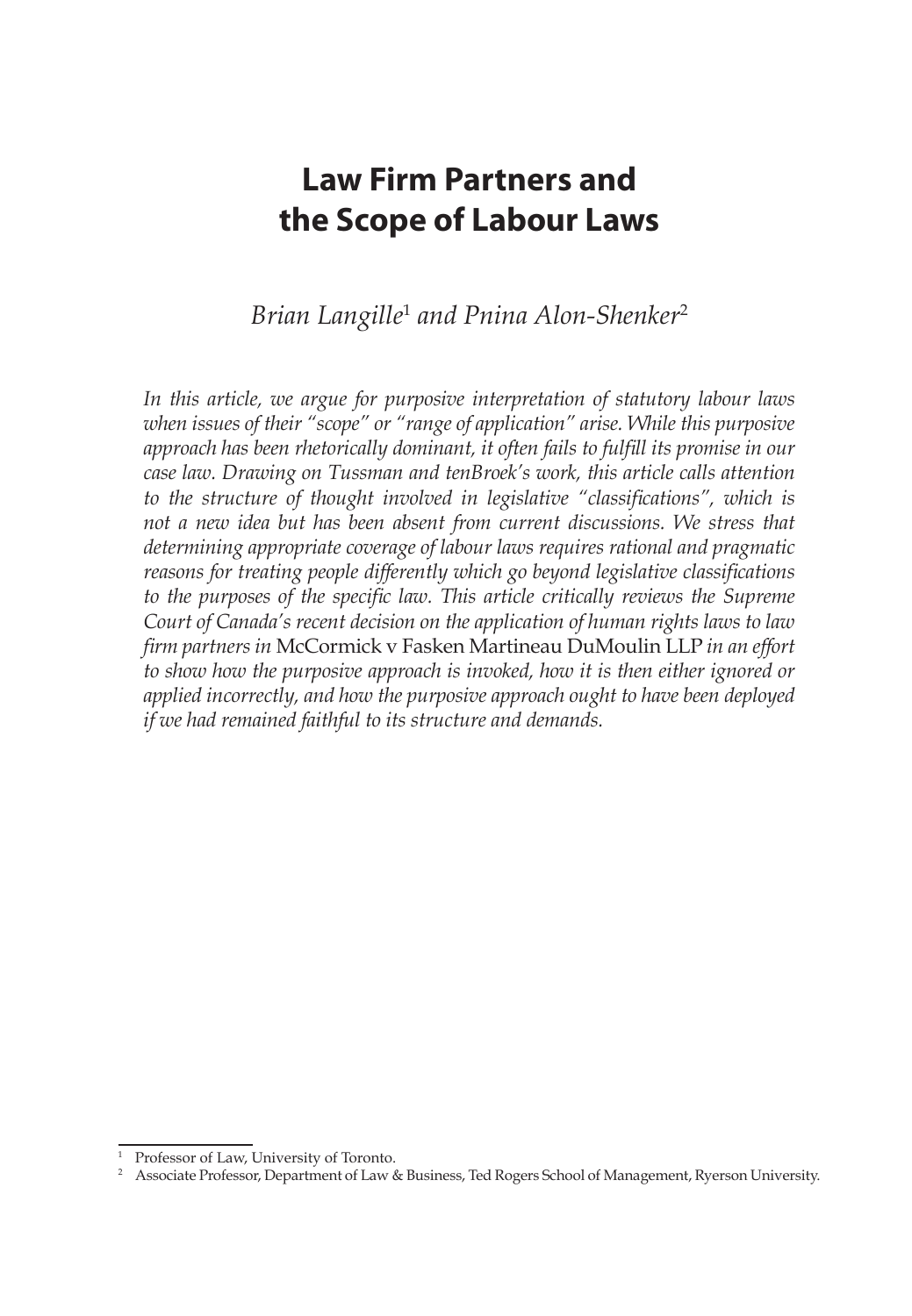#### **212** <sup>n</sup> **Canadian Journal of Human Rights (2015) 4:2 Can J Hum Rts**

*Dans cet article, nous soutenons qu'il convient d'adopter une interprétation téléologique des lois relatives au travail lorsque surviennent des questions relatives à leur champ d'application. Bien que l'approche téléologique semble prédominer du moins en paroles, son potentiel ne s'est souvent pas concrétisé dans la jurisprudence. S'appuyant sur les œuvres de Tussman et tenBroek, cet article attire l'attention sur la structure de la pensée qui intervient dans les « classifications » législatives, une idée qui, bien qu'elle ne soit pas nouvelle, est absente des débats actuels. Nous faisons valoir que pour déterminer la portée appropriée d'une loi relative au travail, il faut que le traitement inégal des personnes soit justifié par des motifs rationnels et pragmatiques qui dépassent le cadre des classifications législatives et rejoignent les objectifs de cette loi. Cet article propose un examen critique du récent arrêt de la Cour suprême du Canada dans l'affaire* McCormick c Fasken Martineau DuMoulin SENCRL/srl*, portant sur l'application des codes des droits de la personne aux associés d'un cabinet d'avocats, afin de démontrer comment l'interprétation téléologique est invoquée, comment elle est par la suite ignorée ou mal appliquée, et comment elle aurait dû être appliquée afin de respecter sa structure et ses exigences propres.*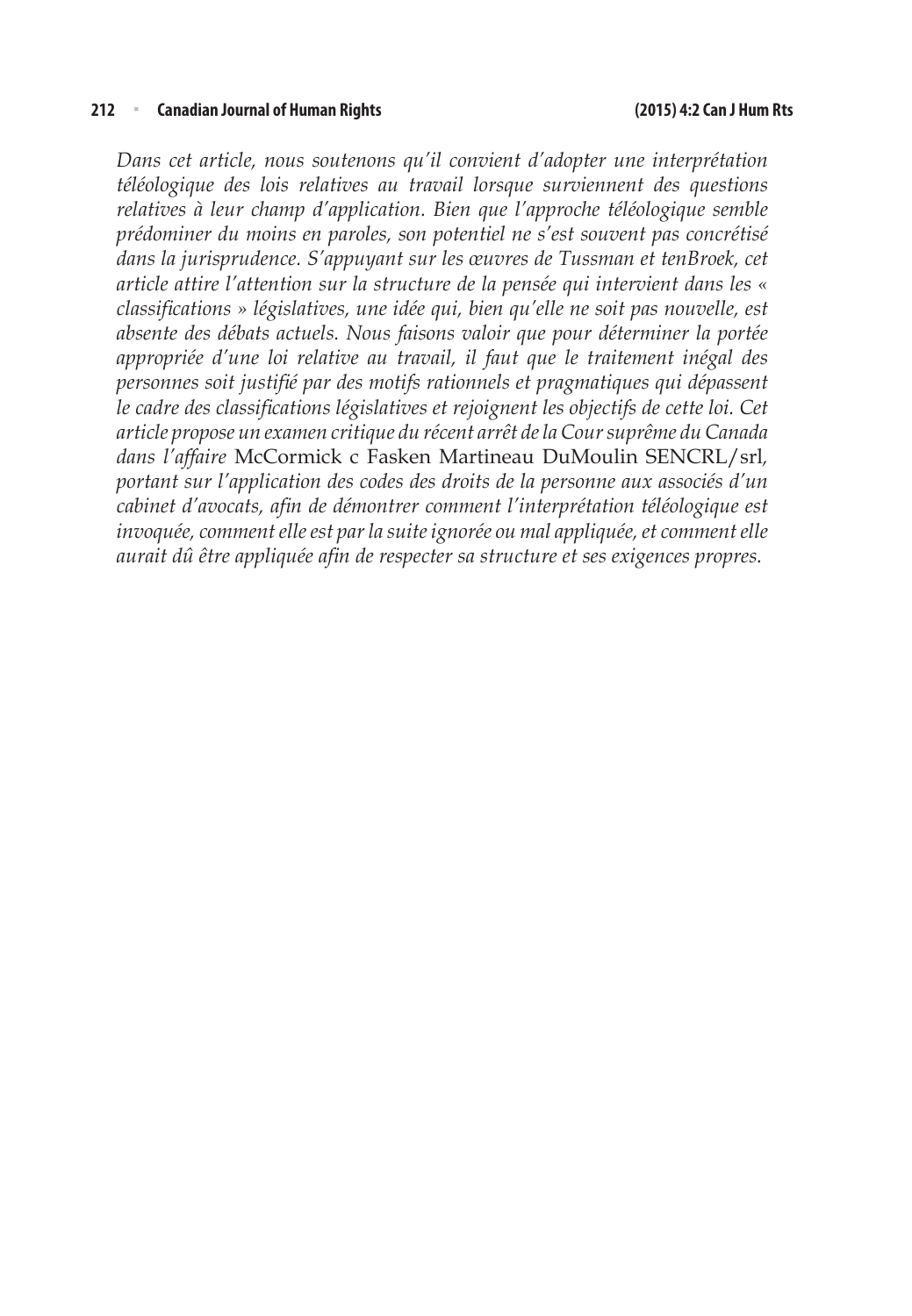### **I. Introduction: The Idea of Purposive Interpretation**

 $\prod_{\text{the}}$ n *McCormick v Fasken Martineau DuMoulin LLP*, 3 the Supreme Court of Canada was asked to determine whether a law firm partner was an "employee", and whether the partnership was an "employment", under the British Columbia *Human Rights Code*. 4 To this end, the Court engaged, as it had to, in purposive interpretation of that statute, but something went wrong along the way. The holding in *Faskens* is that law firms are now almost entirely free to discriminate against their partners on grounds explicitly prohibited by our human rights laws. This is, in our view, an extraordinary result. In this article, we wish to show how *Faskens* went off the rails. We argue that *Faskens*  presents a failure in purposive statutory interpretation and that this failure is a failure of a certain sort and with a particular structure. We believe that in *Faskens*, specific statutory purposes were wrongly sacrificed on the altar of an all too familiar and general account of the purpose of our labour law as a whole. We argue for adherence to the various and specific purposes of our various and specific labour laws.

When issues of scope or range of application of statutory labour laws arise, purposive interpretation is a very familiar academic argument<sup>5</sup> and one often invoked by courts.<sup>6</sup> Indeed, one might say it is the rhetorically dominant argument or approach. Unfortunately, it is an argument or approach which also often fails to be employed and to realize its full potential in our case law. We therefore try to add to the common understanding of this purposive approach by showing the structure of thought involved in interpretation of terms such as "employee", "employer" and "employment" in statutory labour laws. We believe that calling attention to the structure of thought involved in such legislative "classifications" is important. This is not an original idea,<sup>7</sup> but it is a valuable one that often seems to be absent from current discussions and one we believe strongly should now be retrieved. To illustrate our argument, we critically review several labour law cases, and specifically *Faskens*, in an effort to show how the purposive approach is invoked; how it is then either ignored or applied incorrectly; and how the purposive approach ought to have been deployed if we had remained faithful to its structure and demands.

This article proceeds as follows. In Part II, we explain how the issue of classification and scope of application of labour laws has become a serious

<sup>3</sup> *McCormick v Fasken Martineau DuMoulin LLP*, 2014 SCC 39, [2014] 2 SCR 108 [*Faskens*].

<sup>4</sup> *Human Rights Code*, RSBC 1996, c 210 [*Code*].

<sup>5</sup> See e.g. Brian Langille & Guy Davidov, "Beyond Employee and Independent Contractors: A View from Canada" (1999) 21:7 Comp Lab L & Pol'y J 7 [Langille & Davidov, "Beyond Employee"]; Guy Davidov, "A Purposive Interpretation of the National Minimum Wage Act" (2009) 72:4 Mod L Rev 581.

<sup>6</sup> See e.g. *Jantunen v Ross* (1991), 5 OR (3d) 433, 85 DLR (4th) 461 (Div Ct).

<sup>7</sup> See especially Joseph Tussman & Jacobus tenBroek, "The Equal Protection of the Laws" (1949) 37:3 Cal L Rev 341.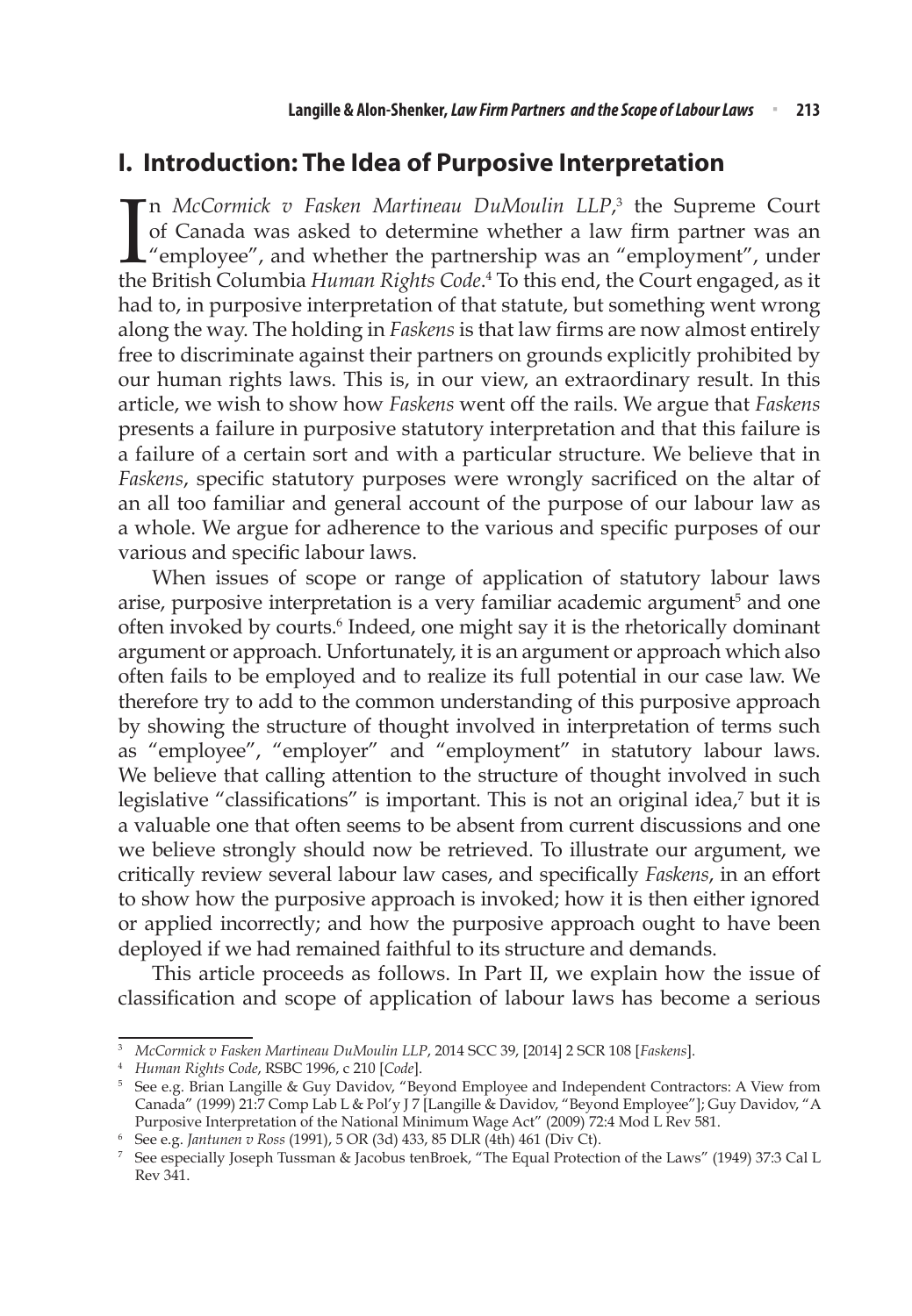concern for the legal community against the background of the ever-growing problem of "segmentation" of labour markets and labour laws, and why purposive interpretation is (and should be) often invoked. We also introduce the idea that there are, however, two levels of purpose: the specific purpose of the specific legislation in question and the more general purpose of labour law as a whole. These two levels of purpose are often mixed and inappropriately applied in our case law. The basic idea is that a certain view of labour law's general purpose can obstruct a specific statutory purpose. This is what happened in *Faskens*. In Part III, we provide several examples from our case law to illustrate the point that issues of scope or range of application should be addressed through purposive interpretation which properly articulates the specific purposes of the specific legislation in question rather than some notion of the general purpose of labour law as a whole. Most notably, we provide an extensive review and critique of the *Faskens* decision. In Part IV, we first take a step back and delve into the structure of thought involved in legislative classification, i.e. the interpretation of terms such as "employee", "employer" and "employment" in statutory labour laws. We then return to the *Faskens* decision to illustrate how the Court could have done this right if attention was drawn to this structure of thought.

## **II. The World as We Now Find It, and the Idea of Two Levels of Purpose**

This familiar issue of the proper application of our various labour laws is particularly acute in the world as we now find it. Labour lawyers these days are often concerned about "atypical" employment, the dependent self-employed, disintegrated firms and production chains, reduced returns to labour, lower unionization rates, the rise in inequality, the problem of globalization and the "hollowing out" of the nation state's ability to come to grips with these real problems – all drivers of segmentation of labour law.8 Judges and adjudicators spill jeroboams of ink trying to figure out how to "classify" these new and different forms of deployment of human labour.9 Academics try to help them.10 But the result seems to be more and more difficulty, disagreement

<sup>8</sup> See e.g. Judy Fudge & Leah F Vosko, "Gender, Segmentation and the Standard Employment Relationship in Canadian Labour Law, Legislation and Policy" (2001) 22:2 Econ & Indus Dem 271; Judy Fudge, "Self-Employed Worker: A Canadian Perspective on the Scope of Employment Standards, Labor Rights, and Social Protection: The Good, the Bad and the Ugly" (2010) 31 Comp Lab L & Pol'y J 253; Simon Deakin, "Addressing Labour Market Segmentation: The Role of Labour Law" (2013) International Labour Organization Working Paper No 52, online: <www.ilo.org/wcmsp5/groups/public/---ed\_dialogue/---

<sup>&</sup>lt;sup>9</sup> See e.g. *Belton v Liberty Insurance Co of Canada* (2004), 72 OR (3d) 81, 189 OAC 173; *McKee v Reid's Heritage Homes Ltd*, 2009 ONCA 916, 256 OAC 376.

<sup>&</sup>lt;sup>10</sup> See e.g. Guy Davidov, "The Three Axes of Employment Relationships: A Characterization of Workers in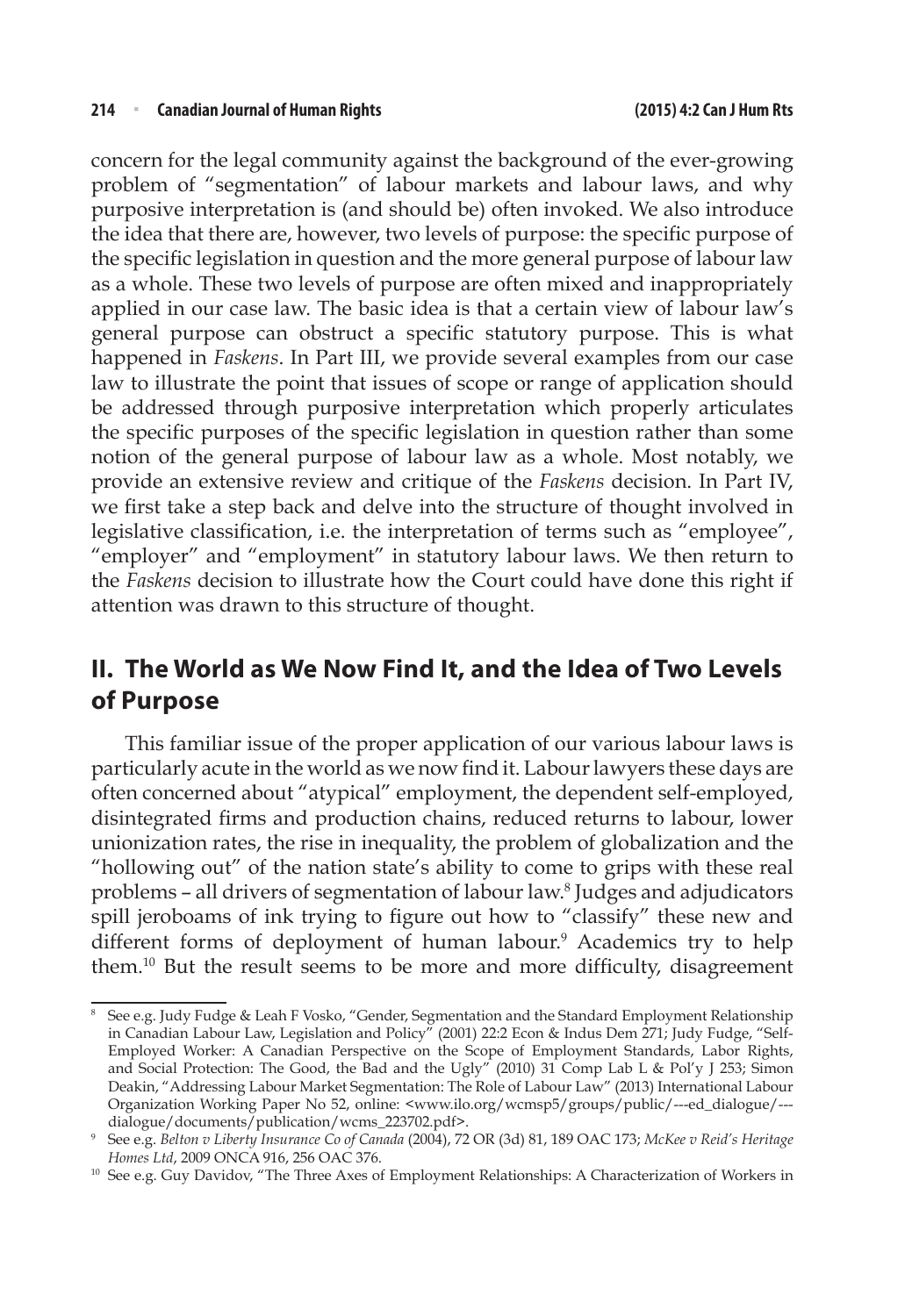and segmentation. As more and new modes of engaging labour confront the variety of our labour laws designed to protect workers, more and more labour laws apply less and less in a uniform way.

All of this is terribly familiar. The idea pursued here is that many of the problems we confront are self-made ones, generated by some basic failures in legal reasoning. These are avoidable if we attend to purposes, but that can be difficult as *Faskens* shows. One of the very real difficulties is that there are two sorts or levels of purpose which can be invoked in the process of purposive interpretation of labour laws. First, there is the specific purpose of the specific legislation in question – human rights, collective bargaining, health and safety, minimum employment standards and so on. In our view, this is the critical level of analysis. Unfortunately, there is a second more general purpose which is often inappropriately brought to bear in labour law decision making. This is a general and well known account of our labour law as a whole.<sup>11</sup> The standard version of this general purpose is that it is the job of labour law to come to the rescue of employees who suffer from inequality of bargaining power in negotiating contracts of employment with employers.12

However, a very basic problem in purposive reasoning arises when, as in *Faskens*, this general purpose gets in the way of the specific purpose of the specific legislation in question. Furthermore, the standard version of this general account of labour law as a whole has been increasingly contested in the literature.<sup>13</sup> This is part of a larger argument about how we need to rethink

Need of Protection" (2002) 52:4 UTLJ 357 [Davidov, "Three Axes"]; Guy Davidov, "Who is a Worker?" (2005) 34:1 Indus LJ 57; Mark Freedland & Nicola Kountouris, *The Legal Construction of Personal Work Relations* (Oxford: Oxford University Press, 2011); Mark Freedland & Nicola Kountouris, "The Legal Characterization of Personal Work Relations and the Idea of Labour Law" in Guy Davidov & Brian Langille, eds, *The Idea of Labour Law* (New York: Oxford University Press, 2011) 190 [Davidov & Langille, *The Idea of Labour Law*]. 11 This general level purpose of labour law has been employed for many years to distinguish the employment

relationship from other kinds of relationships in various common law contexts. For example, courts and tribunals have extensively utilized the ideas of "control" and "dependency" to distinguish between an employee and an independent contractor in vicarious liability and wrongful dismissal cases. The first test (control) was set out in *Regina v Walker* (1858), 27 LJMC 207. The test was adopted by the Supreme Court of Canada in *Hôpital Notre-Dame Théoret v Laurent*, [1978] 1 SCR 605 at 613, 17 NR 593, and was developed and evolved in other cases. See e.g. *Wiebe Door Services Ltd v MNR*, [1986] 3 FC 553, [1986] 5 WWR 450 (CA); *671122 Ontario Ltd v Sagaz Industries Canada Inc*, 2001 SCC 59, [2001] 2 SCR 983; *Braiden v La-Z-Boy Canada Ltd*, [2006] OJ No 2791 (QL), 149 ACWS (3d) 824 (Sup CT J).

<sup>12</sup> See Brian Langille, "Labour Law's Theory of Justice" in Davidov & Langille, *The Idea of Labour Law*, *supra*  note 10, 101 [Langille, "Theory of Justice"]; Brian Langille, "Labour Law's Back Pages" in Guy Davidov & Brian Langille, eds, *The Boundaries and Frontiers of Labour Law* (Portland: Hart Publishing, 2006) 13 [Langille, "Back Pages"]. See also Paul Davies & Mark Freedland, *Kahn-Freund's Labour and the Law*, 3rd ed (London: Stevens, 1983) at 18: "[T]he relationship between an employer and an isolated employee is typically a relationship between a bearer of power and one who is not a bearer of power. … The main object of labour law has always been, and we venture to say always will be, to be a countervailing force to counteract the inequality of bargaining power which is inherent and must be inherent in the employment relationship."

<sup>13</sup> See e.g. Davidov & Langille, *The Idea of Labour Law*, *supra* note 10.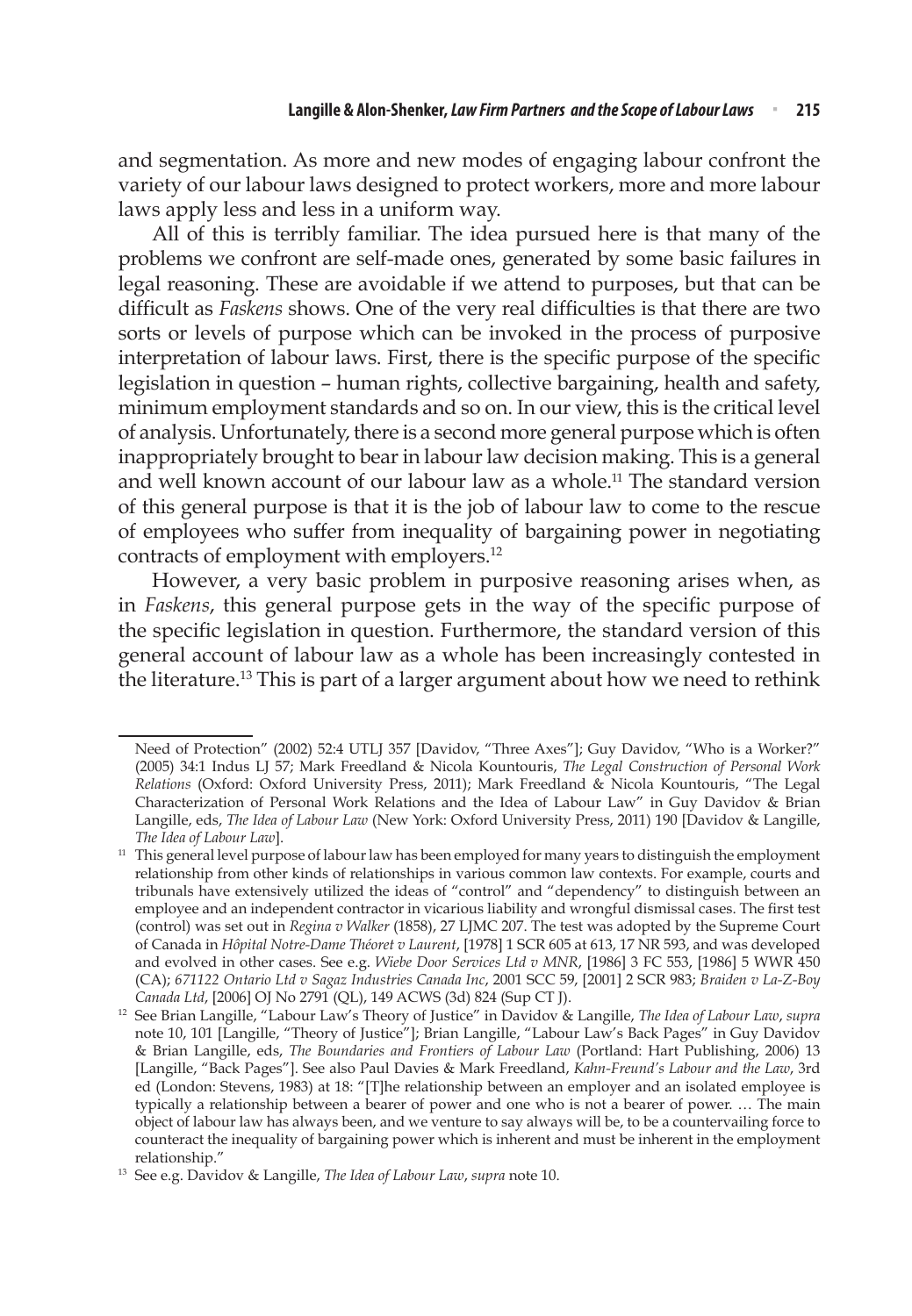our basic account of labour law which we leave for another day.14 In this article, we concentrate upon the very idea of statutory purposive interpretation and argue that while we have to think purposively about our labour laws, we also have to properly articulate what specific labour laws aim to achieve, to end up with just the degree of segmentation we want and need. This does not mean that we end up collapsing any distinction between employment relationships and other kinds of economic arrangements. It simply means that drawing this distinction depends on context and could (and should) be different when determining the scope of application of different statutory labour laws.

#### **III. Some Canadian Illustrations**

#### **A. When Things Go Right**

We refer to Canadian cases from several labour law contexts as a starting point and to cement our basic idea of "purpose" in understanding the proper scope of application of various labour laws. We begin by noting that when determining coverage of labour laws (and thus possible and proper segmentation), Canadian courts, at least in some circumstances, simply think in terms of specific statutory purpose (and have not been tripped up along the way by labour law's commonly understood overall purpose). In these cases, the concepts with which we have been dealing, such as "employer" and "employee", even though present, provide no barrier to the protection of those who should be protected, i.e. to the achievement of specific statutory purposes. However, the central and potentially radical import of these cases has gone, as far as we can tell, largely unnoticed.

Our first case example involves a truck driver who was crushed between his own truck and that of a fellow independent contractor. The Ontario Court of Appeal held that under Ontario's *Occupational Health and Safety Act*, <sup>15</sup> the broker for this group of independent truck drivers had to establish a health and safety committee.16 Such a committee was required "at a workplace at which 20 or more workers are regularly employed."<sup>17</sup> The question raised in this appeal was whether the truck drivers, who were from one legal point of view independent truck owner-operators (and thus not employees), were "regularly employed" within the meaning of section 9(2)(a) of the *Act*. The answer is yes. The goal of creating safe workplaces is not to be hobbled or thwarted by passing this

<sup>&</sup>lt;sup>14</sup> See Brian Langille, "Take These Chains from My Heart and Set Me Free: How Labor Law Theory Drives Segmentation of Workers' Rights" (2015) 36:2 Comp Lab L & Pol'y J 257 [Langille, "Take These Chains"]. See generally, Langille & Davidov, "Beyond Employee", *supra* note 5.

<sup>15</sup> *Occupational Health and Safety Act*, RSO 1990, c O.1 [*Health and Safety Act*].

<sup>16</sup> *Ontario v United Independent Operators*, 2011 ONCA 33, 104 OR (3d) 1.

<sup>17</sup> *Health and Safety Act*, *supra* note 15, s 9(2)(a).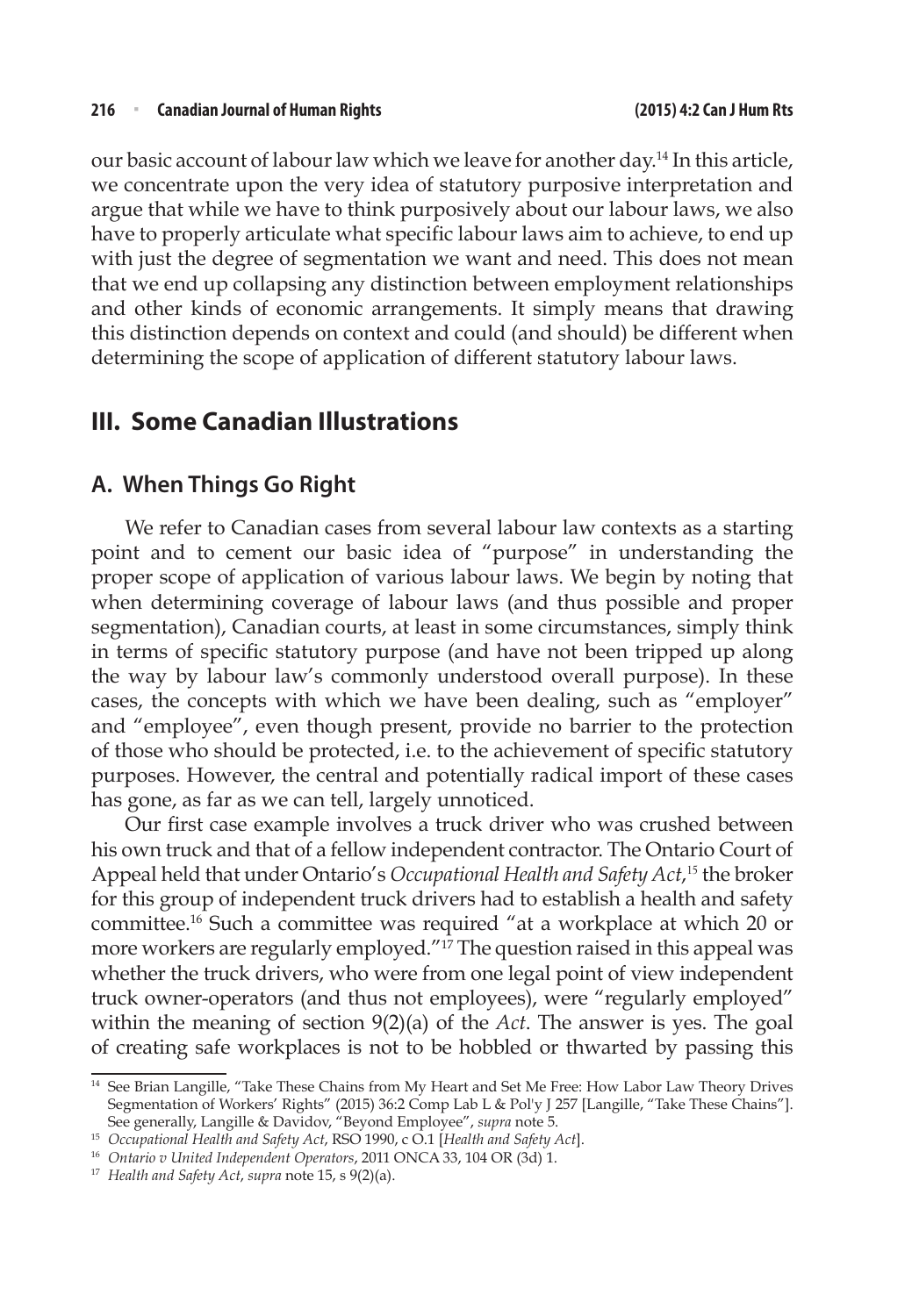goal through another substantive filter of legal categories having no rational relationship to that objective. The idea of "employer" and "employee" to be deployed in this case is completely filled up by this way of thinking. All that is required is the statute, an understanding of its purposes and a rational line of thought from purpose to "coverage".

The same logic has been applied to human rights statutes.18 Our second example involves a cook employed by a catering company who was assigned to a railroad gang in rural Saskatchewan.<sup>19</sup> Soon after his assignment the railroad gang discovered that the cook was HIV positive. Whilst the group had a variety of responses, the roadmaster was seriously concerned and refused to eat food prepared by the cook. The Human Rights Tribunal found that whilst the cook had not explicitly been fired, the inhospitable environment constituted constructive dismissal. The issue on appeal was whether the railroad gang or the roadmaster had "employed" the cook. Canadian Pacific argued that if the cook was not employed by the railroad gang, he could not be constructively dismissed by them. The court disagreed. The terms "employer", "employ" and "employment" within human rights statutes are to be interpreted to advance the purposes of those statutes. Narrow definitions of these terms defeat those purposes. In the cook's case, the railroad gang's "utilization" of the cook was sufficient to find an employment relationship for the purposes of human rights statutes.

These are the sort of cases we wish to explore.<sup>20</sup> The basic ideas we take from these cases are the following. First, that the key idea in these cases is simply that of purposive statutory interpretation. Second, that statutory purpose can take us just about everywhere we need to go in thinking about most labour laws. Third, this means that we will have as much segmentation as we need and should have if we simply apply labour law to whom it should be applied. Fourth, that this does not require the creation of new categories of workers, or new labels – in fact we can use any term we wish as long as we use it sensibly, i.e. purposively. Fifth, and more controversially, the urge to define new categories is a legacy of our starting point, particularly the traditional employer/employee relationship and the idea that labour law emerged as a need to redress imbalances therein. The trick, in short, lies in simply sticking to the statutory purposes at issue in any case. This would help liberate our thinking and enable us to reconceive our account of labour law's overall purpose in a way which fits with rational legal decision making, and also with much more profound normative thinking than the simple tale of inequality of bargaining power permits. $21$ 

<sup>18</sup> But see discussion of *Faskens* in Part III B.

<sup>19</sup> *Canadian Pacific Ltd v Canada (Human Rights Commission)*, [1991] 1 FC 571, 120 NR 152 (CA).

<sup>20</sup> See also *Pannu v Prestige Cab Ltd* (1986), 73 AR 166, 31 DLR (4th) 338 (CA); *Yu v Shell Canada Ltd*, 2004 BCHRT 28, 49 CHRR D/56; *Canada (Attorney General) v Rosin*, [1991] 1 FC 391, 131 NR 295 (CA); *Mans v British Columbia Council of Licensed Practical Nurses* (1990), 14 CHRR D/221.

<sup>21</sup> See Langille, "Take These Chains", *supra* note 14.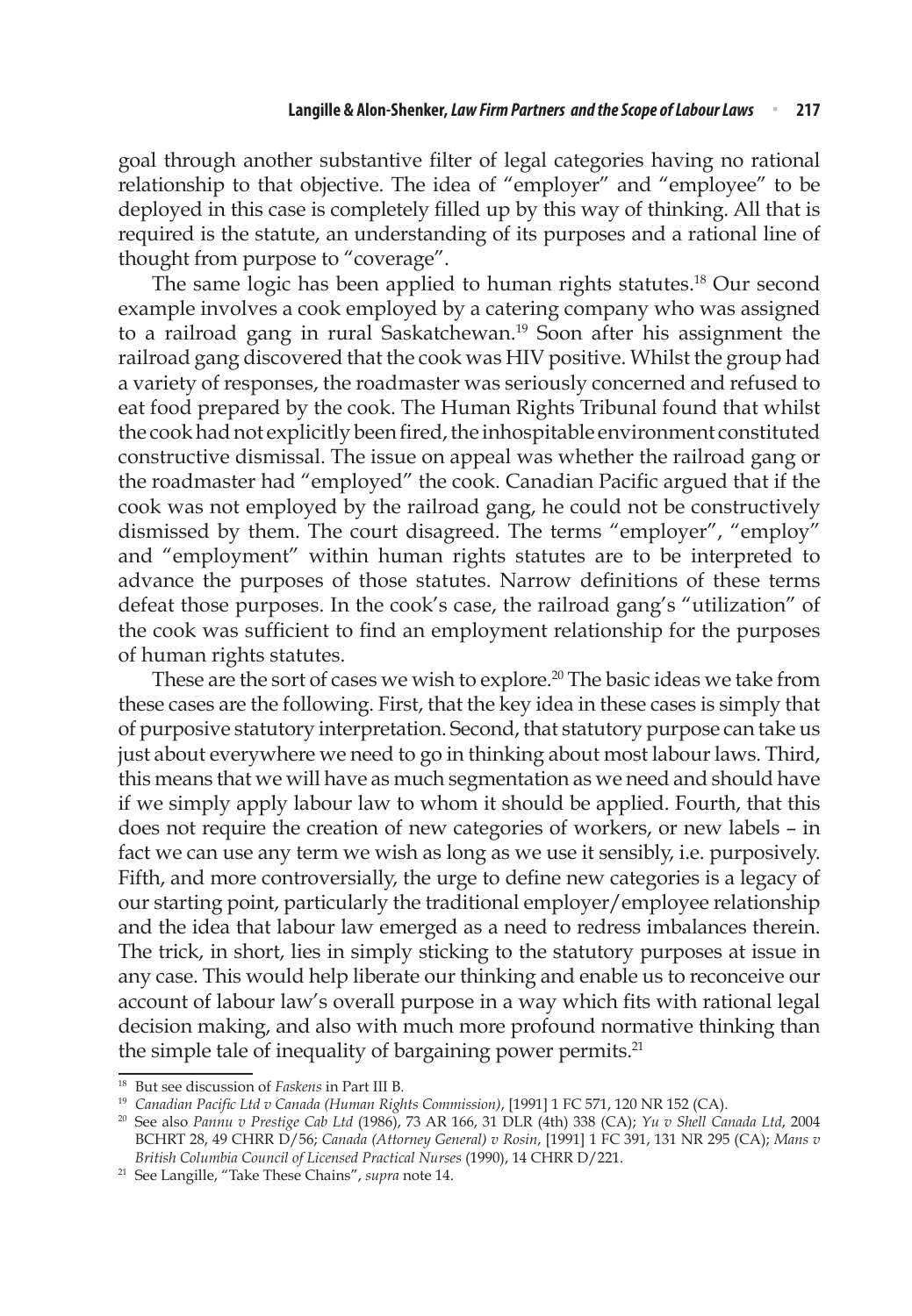These cases set an example for, and issue an invitation to, all of our labour laws. In a case such as that of the Ontario health and safety committee, there are statutory "definitions" but they do no "work". They are on their face "empty".<sup>22</sup> The real work has to be done by thinking about what the statute is trying to do. Our courts and tribunals have generally done so with no difficulty, but unfortunately not always.

#### **B. When Things Go Wrong**

*Faskens* is a striking example of how things can go wrong if we ignore these basic points. The case is one of overt discrimination on the basis of age. The facts are as follows. McCormick was a partner in the Vancouver office of a large (by Canadian standards), law firm which we will refer to simply as "Faskens".<sup>23</sup> About 650 lawyers worked for the firm and of these, 260 were "equity partners" who had an ownership interest in the firm. McCormick was an equity partner. The Partnership Agreement at Faskens contained a mandatory retirement policy at age 65. McCormick complained, not unreasonably, that this violated the *Code*, 24 which prohibits discrimination in employment on the basis of, among other grounds, age. There is no denying that this was age discrimination. It was not sophisticated, covert or "adverse effect" based. There was no "facially neutral rule" which had an "impact" upon a protected group here.25 *Faskens* is simply a case of overt, intentional discrimination against an individual which cost him his job. It was as if Faskens had simply said you have to go because you are a Catholic or a Jew or black or a woman.26

Given this obvious point, Faskens' legal escape route was to argue that the *Code*, in its entirety, did not apply to the relationship between law firms and their partners. Their argument, unattractive as it may be, was that law firms can legally discriminate against partners of the firm. This means that partners of law firms can be forced out of the firm not simply on the basis of age, but also on the basis of sex, or religion, or race. That is quite a striking claim. The idea that one group of Canadians, no matter whether rich lawyers or poor agricultural workers, were somehow carved out of these sorts of basic human rights protections is, on its face, quite an extraordinary one.<sup>27</sup> Yet this

<sup>22</sup> Innis Christie used to quote *Re Telegram Publishing Co Ltd and Amm et al* (1977), 16 OR (2d) 93, 77 DLR (3d) 369 (Div CT) [*Re Telegram*] per Hughes J at 377, who observed that most labour law statutory definitions of terms such as "employee" and "employer" are exercises in "striking circumlocution".

<sup>&</sup>lt;sup>23</sup> In Canada, law firms are generally structured as partnerships.

<sup>24</sup> *Code*, *supra* note 4, s 13(1).

<sup>25</sup> See e.g. *British Columbia (Public Service Employee Relations Commission) v BCGSEU*, [1999] 3 SCR 3, 176 DLR (4th) 1.

<sup>&</sup>lt;sup>26</sup> This may be testimony to our mental ability to think of age discrimination as "different". See Pnina Alon-Shenker, "'Age is Different': Revisiting the Contemporary Understanding of Age Discrimination in the Employment Setting" (2013) 17:1 CLELJ 31 [Alon-Shenker, "Age is Different"].

<sup>&</sup>lt;sup>27</sup> Even lawyers have human rights - that is why they are human rights, and not industry specific, or sectorial, or regional, or local, or reserved for certain income groups, whether at the top or the bottom. It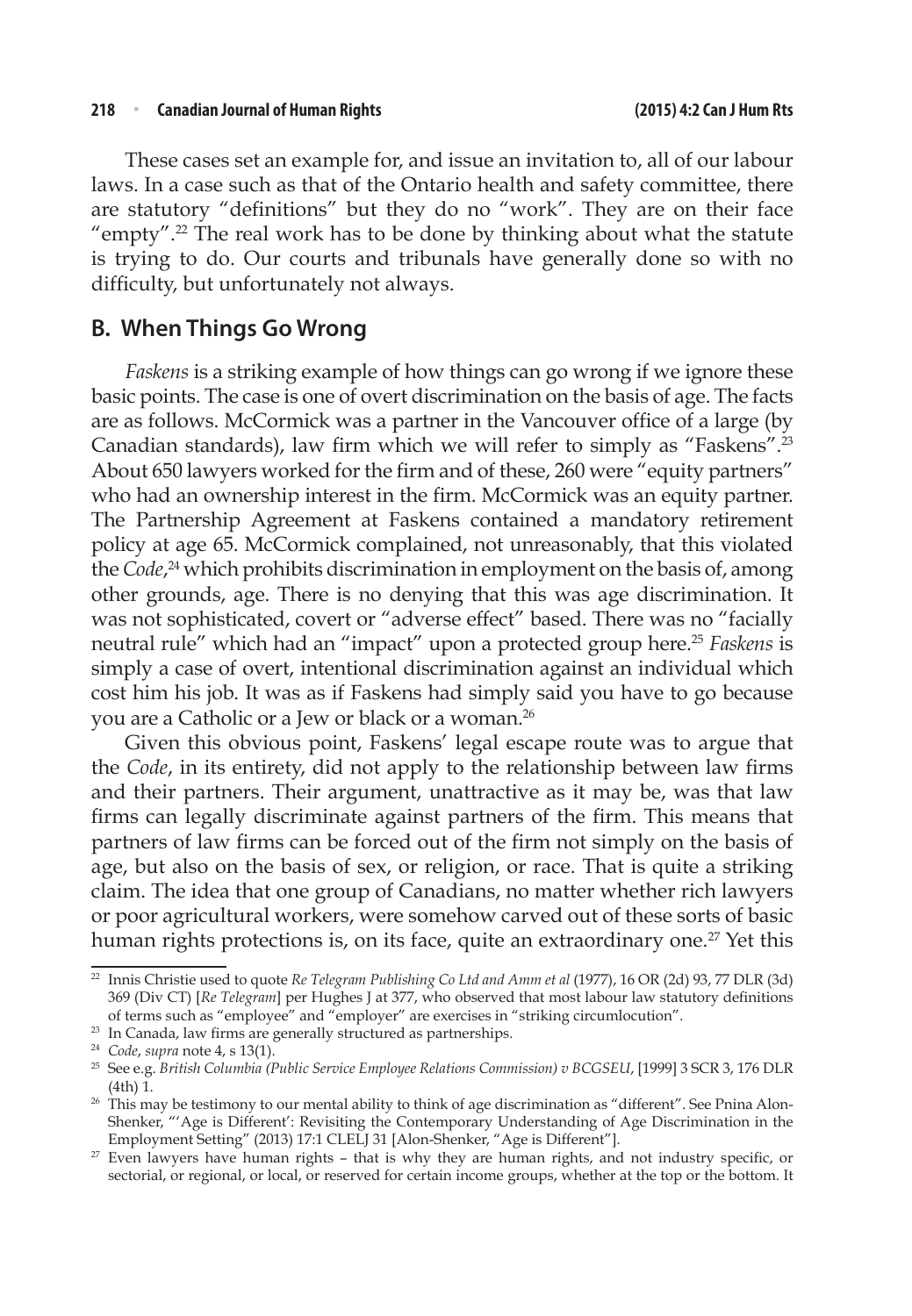is the claim which Faskens made. Faskens asserted that the legal basis for this most unattractive legal conclusion was the idea that McCormick was not an "employee" of Faskens. Because McCormick was a partner, he could not be an employee under the *Code*. Since the *Code* protected only employees, the protections were not applicable to him.

This was the argument which the British Columbia Court of Appeal accepted.<sup>28</sup> Human rights codes do not apply to law firms in their relations with their partners. The law firms are immune from human rights law. That is quite a "knock out" result. By contrast, the Supreme Court rejected the notion that "a partner in a firm can never be an employee under the *Code*".<sup>29</sup> But it also admitted that "the structure and the protections normally associated with equity partnerships mean they will rarely be employment relationships for purposes of human rights legislation".30 That is, while the Court of Appeal focused on partnership as a legal concept which cannot be reconciled with an employment relationship,<sup>31</sup> the Supreme Court examined "the substance of the actual relationship" and reached very similar results. How did the Supreme Court get there?

First, the Court expressed its view of the issue before it as follows:

The issue before this Court, therefore, is how to characterize Mr. McCormick's relationship with his firm in order to determine if it comes within the jurisdiction of the *Code* over employment. That requires us to examine the essential character of the relationship and the extent to which it is a dependent one.<sup>32</sup>

No rationale or explanation was offered for this requirement which turns out to be critical to the Court's conclusion.

Second, and in our view surprisingly, the Court began not with the *Code*, but with a long explanation of how law partnerships, in this case at Faskens, actually work. At Faskens, the  $260$  equity partners<sup>33</sup> run the firm through a Partnership Board of 13 partners from across the firm's various offices. The Board appoints the Managing Partner. There were about 60 partners in Vancouver and the British Columbia region sent three partners to the Board. Board members are elected by the partners and at one point, McCormick himself had served on the Board (under its previous form as the Executive

is an important part of what equal dignity means – as Robbie Burns put it "a man's a man for a' that". <sup>28</sup> *Fasken Martineau DuMoulin LLP v British Columbia (Human Rights Tribunal)*, 2012 BCCA 313, 352 DLR (4th)

<sup>294 [</sup>*Faskens BCCA*].

<sup>29</sup> *Faskens*, *supra* note 3 at para 46.

<sup>30</sup> *Ibid* at para 38.

<sup>31</sup> *Faskens BCCA*, *supra* note 28 at para 3. The court held that "the fundamental and well-established principle of law" is "that a partnership is not, in law, a separate entity from, but is a collective of, its partners, and as such, cannot, in law, be an employer of a partner."

<sup>&</sup>lt;sup>32</sup> Faskens, supra note 3 at para 4.<br><sup>33</sup> We will simply use the word "partner" going forward.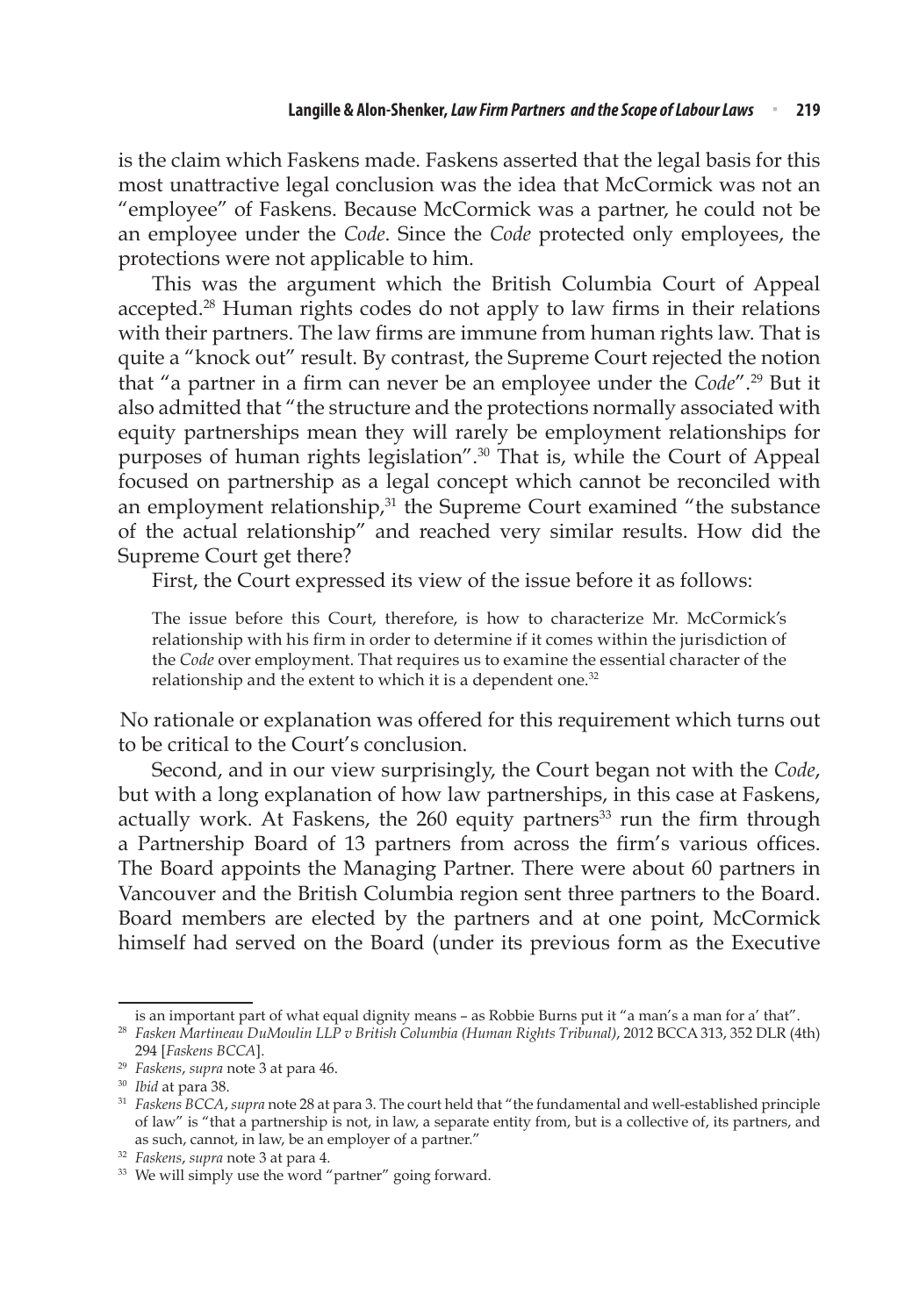Committee).34 The "constitutional" basis for all of this was the Partnership Agreement (which also contained the mandatory retirement policy of which McCormick complained). The Partnership Agreement could be amended only by vote of the partnership as a whole.<sup>35</sup> (Thus, McCormick was in fact "fired" under the mandatory retirement policy by a majority vote, or perhaps nonvote to change the policy, of his partners). Partners such as McCormick have an "ownership" interest in the firm and a share of the equity. The mandatory retirement policy took the form of requiring that all equity partners divest their share of ownership at 65. It was theoretically possible under the policy to make an arrangement to continue working for the firm after having ceased to be an equity partner, but the Partnership Agreement stated this was to be "the exception rather than the rule". $36$  Basically, once you cease to be an equity partner, you are out. This is what happened to McCormick.

Third, and eventually, the Court turned its attention to the *Code*. It began its treatment with the almost ritual invocation of the ideas that the *Code* is "quasi-constitutional" legislation and that it "attracts a generous interpretation to permit the achievement of its broad public purposes".37 But after their incantation, these ideas exit the judgment.

Fourth, the Court then expressed its view about those purposes:

Those purposes include the prevention of arbitrary disadvantage or exclusion based on enumerated grounds, so that individuals deemed to be vulnerable by virtue of a group characteristic can be protected from discrimination.<sup>38</sup>

That sounds reasonable enough. In fact exactly right. And is this not precisely what happened to McCormick?

Fifth, the Court made the very important assertion:

The *Code* achieves those purposes by prohibiting discrimination in specific contexts. One of those contexts is "employment". The definition of employment must be approached consistently with the generous, aspirational purposes set out in s. 3 of the *Code* and understood in light of the protective nature of human rights legislation, which is "often the final refuge of the disadvantaged and the disenfranchised" and of "the most vulnerable members of society". This is the philosophical framework for ascertaining whether a particular workplace relationship represents the kind of vulnerability the *Code* intended to bring under its protective scope.<sup>39</sup>

Again, that sounds right – and would give McCormick heart. Sixth, the Court then turned to the language of the *Code* – it does apply to

<sup>34</sup> *Faskens*, *supra* note 3 at paras 5–7.

<sup>35</sup> *Ibid* at paras 1, 9.

<sup>36</sup> *Ibid* at para 11.

<sup>37</sup> *Ibid* at para 17.

<sup>38</sup> *Ibid* at para 18.

<sup>&</sup>lt;sup>39</sup> *Ibid* at para 19 [citations omitted]. From a technical point of view and with hindsight, this is where the case begins to go off the rails. See *infra* note 42 and accompanying text.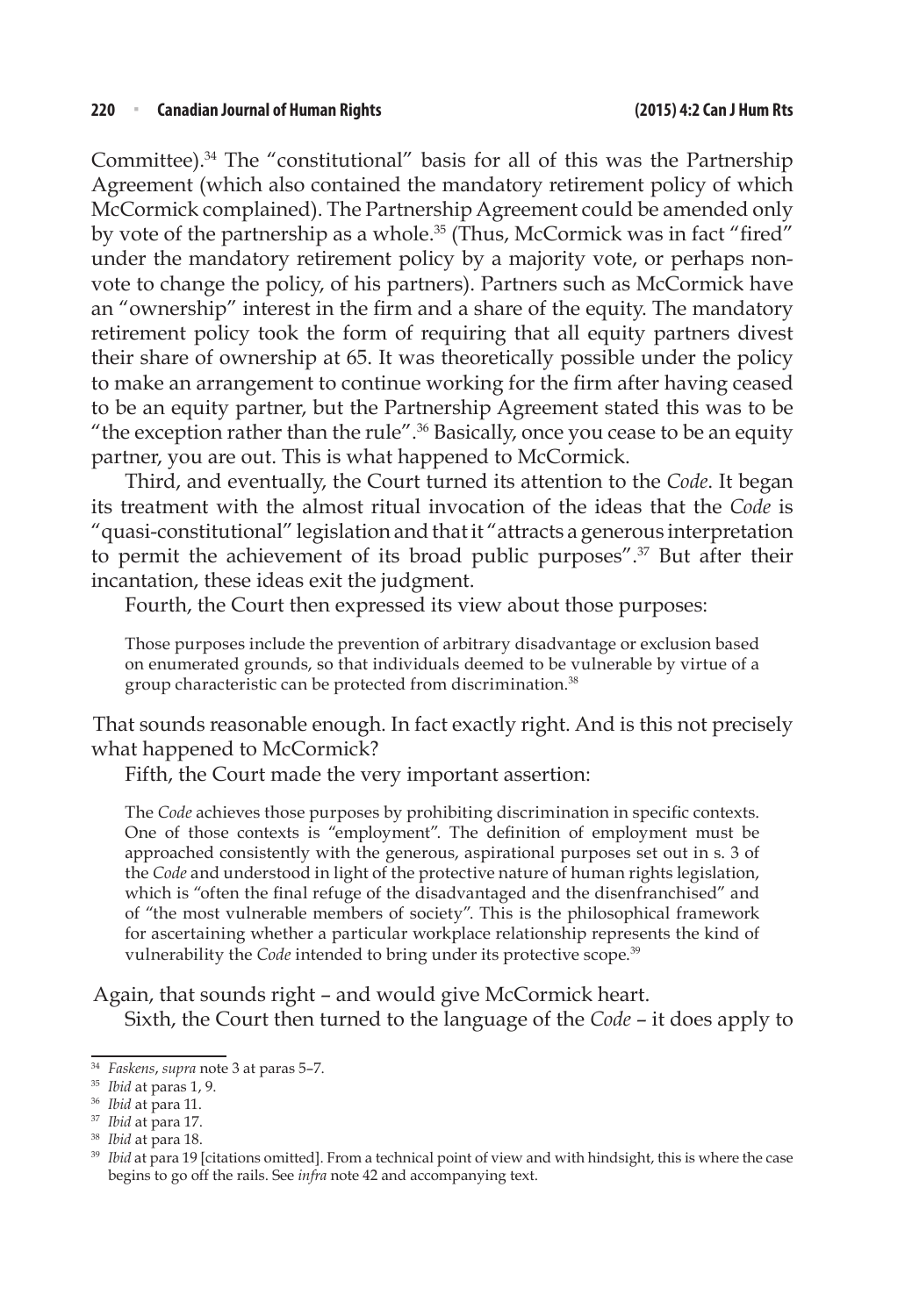"employment". That was the basis of McCormick's claim. He claimed that he was being forced out of employment at his law firm because he was 65. So the legal issue is just our issue – what does "employment" mean for the purposes of the *Code*? The *Code* itself is singularly unhelpful – as are most labour or employment law statutes - in this regard.<sup>40</sup>

For years, we both have been confident of the view that the *Code* does not concern itself with the niceties, or inadequacies, of the familiar labour law distinction between "employees" and "independent contractors". Whatever the distinction's usefulness, say in regards to issues of vicarious liability, it is intellectually and legally useless here because no one cares, and the *Code* does not care, whether you refused to employ a person as an employee or as an independent contractor if the reason you did so was because of sex, race, religion or age. The Court helpfully confirms this "expansive" approach.<sup>41</sup> Again, so far so good for McCormick.

Seventh, unfortunately, the Court then took the following, unexplained tack. Rather than developing the idea of the purposes of the *Code*, it embarked upon a very doctrinal, arid and terribly familiar discussion of "employment" in the abstract – all unrelated to the discussion thus far about the allegedly broad purposes of the *Code*. The Court simply asserted that

[d]eciding who is in an employment relationship for purposes of the *Code* means in essence, examining how two synergetic aspects function in an employment relationship: control exercised by an employer over working conditions and remuneration, and corresponding dependency on the part of the worker.<sup>42</sup>

The Court very briefly explained that "the emphasis on control and dependency … is consistent with approaches taken to the definition of employment in the context of protective legislation both in Canada and internationally".<sup>43</sup> The Court accepted that "while significant underlying similarities may exist across different statutory schemes dealing with employment, it must always be assessed in the context of the particular scheme being scrutinized."44 But control and dependency seems to flow from a large scale notion of labour law's standard and tired story (of protecting vulnerable workers), which gets in the way of, and defeats everything just said about, the purposes of our human rights laws (of preventing victimization based upon a prohibited ground)<sup>45</sup> and McCormick's claim.

<sup>40</sup> *Code*, *supra* note 4, s 1: "'employment' includes the relationship of master and servant, master and apprentice and principal and agent, if a substantial part of the agent's services relate to the affairs of one principal, and 'employ' has a corresponding meaning; … 'person' includes an employer, an employment agency, an employers' organization, an occupational association and a trade union."

<sup>41</sup> *Faskens*, *supra* note 3 at para 22.

<sup>42</sup> *Ibid* at para 23.

<sup>43</sup> *Ibid* at para 25 [citations omitted].

<sup>44</sup> *Ibid*.

<sup>45</sup> For a full development of this argument, see Langille, "Take These Chains", *supra* note 14.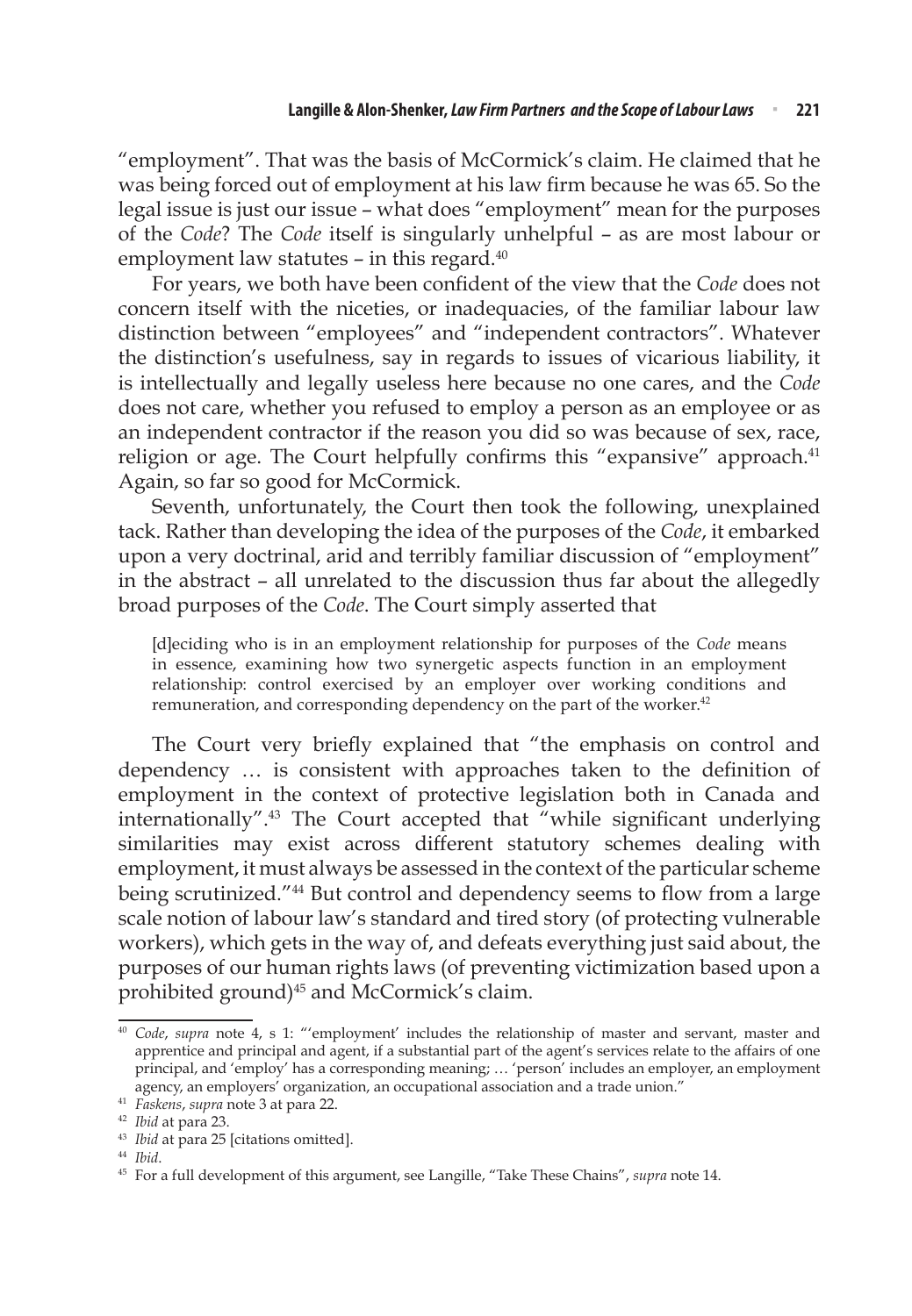#### **222** <sup>n</sup> **Canadian Journal of Human Rights (2015) 4:2 Can J Hum Rts**

The rest of the decision constitutes a meditation upon the ideas of "control" and "dependency", along with the development of the notion that being a partner is inconsistent with these two ideas.

Along the way to this conclusion, the Court added to our problems in a variety of ways. For example, it seemed at ease with the idea that it is appropriate to look at the jurisprudence under collective bargaining statutes to ascertain the meaning of employment for the purpose of human rights law. Note that the Court cited Guy Davidov's work to explain its shift to control and dependency tests when examining employment for the purpose of the *Code*. 46 The Court asserted that this move was "consistent with the approaches taken to the definition of employment in the context of protective legislation" and again referred to Davidov's work.<sup>47</sup> But even labour law scholars who have defended the traditional idea of labour law's mission must find this move puzzling. Davidov, for example, acknowledged that some laws (such as human rights and health and safety regulations) have broader application. When constructing his test for who is an "employee", which is built on criteria such as dependency and control, Davidov stressed that his focus was on "the appropriate scope of employment standards and collective bargaining laws", rather than human rights and health and safety regulations which are quite different.<sup>48</sup>

The Court also suggested that partnership law and the very idea of partnership have relevance to the coverage of our human rights codes. This seems implausible – partnership surely is as irrelevant to the coverage of the *Code* as the idea of "independent contractor", flowing from vicarious liability law, was to the health and safety committee case discussed above. The Court also stressed the fact that partners have the chance to participate in decision making processes which affect them, but the relevance of this fact remains unexplained. (One might, perhaps, entertain the idea that this would be a relevant consideration if the issue were collective bargaining coverage).

The bottom line is that law firm partners, such as McCormick, have no human rights protection because they do not fit the standard model of an "employee" according to the test of "control" and "dependency". Rather, because they have some degree of control they look more like the standard narrative's picture of an "employer". The most radical statements are the Court's conclusions that "[i] n most cases, … partners are not employees of the firm, they are, collectively, the employer",<sup>49</sup> and that as a partner, McCormick is seen "more as someone in control of, rather than subject to, decisions about workplace conditions."50

<sup>46</sup> *Faskens*, *supra* note 3 at para 23.

<sup>47</sup> *Ibid* at para 25.

<sup>48</sup> Davidov, "Three Axes", *supra* note 10 at 398. See also (*ibid* at 374, n 64).

<sup>49</sup> *Faskens*, *supra* note 3 at para 33.

<sup>50</sup> *Ibid* at para 39.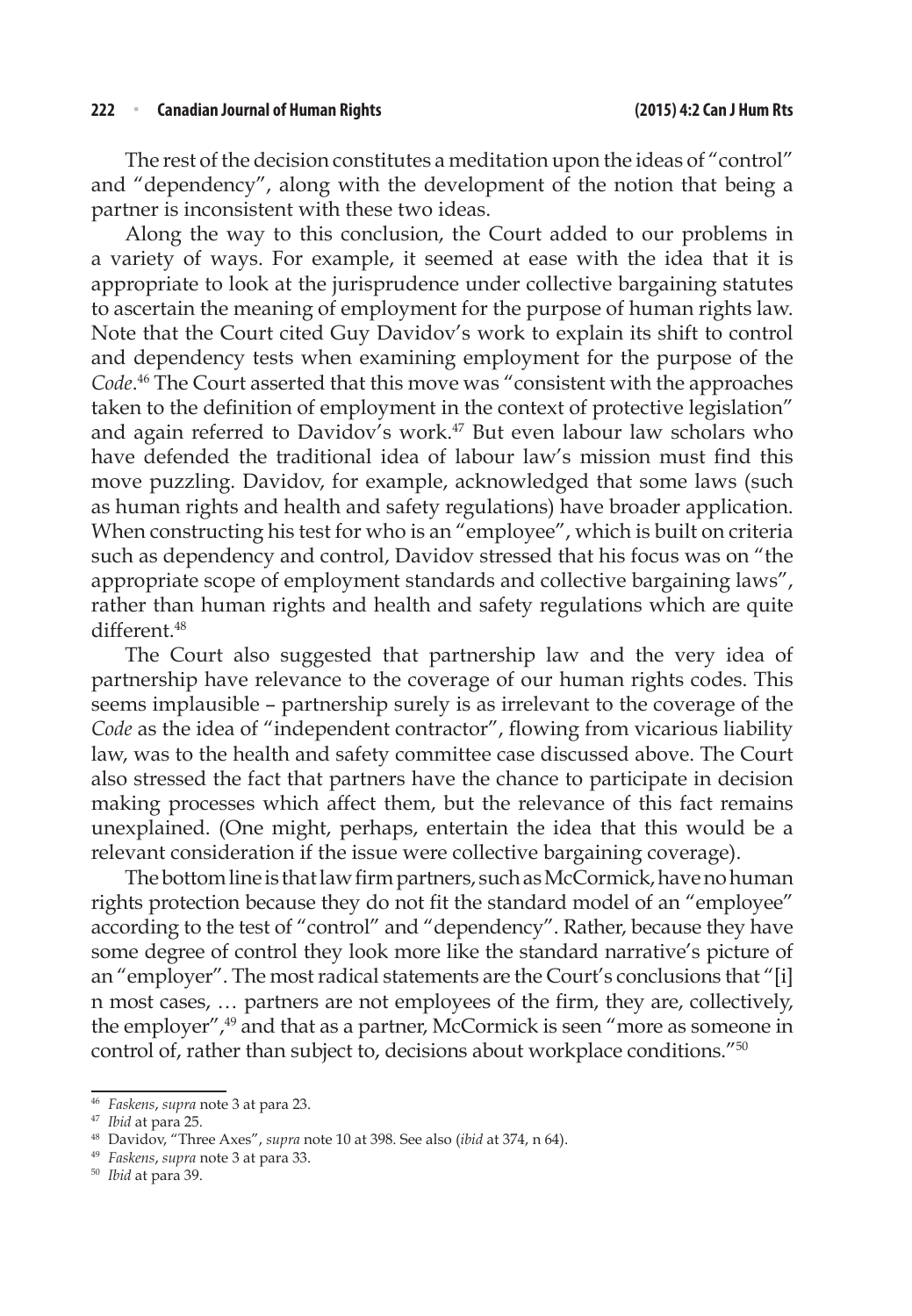Note that no explanation at all was offered for the implicit conclusion that someone cannot be an employer for some purposes and also an employee for another purpose. Nor was there a robust engagement with the obvious point – that, while as a partner McCormick exercised more control and suffered less dependency than many other employees, he was still ousted from the partnership because of his age simply because a majority of his colleagues thought that was a good idea. His lack of control on the very point at issue was the reason for the litigation. The Court seems to be of the view that because he could object and vote against the mandatory retirement policy, he was the author of his own misfortune.<sup>51</sup> So too the Court was of the view, it seems, that because partners have a sort of "tenure" (i.e. are much more difficult to fire), this was a reason to take their removal from the partnership less seriously, rather than more seriously.<sup>52</sup>

On the test the Court adopted, one is left wondering if there are not a lot of other employees who are now no longer covered by human rights law. So, to take an example close to home, tenured university professors exercise a lot of control and suffer much less dependency than most workers. Are they (we) now excluded?

The main point for our purposes is this. The Court elided the idea of the rationale for extending human rights protection to those groups identified by the prohibited grounds (which, as we have just seen and as the Court itself noted, is the idea of their vulnerability in virtue of the group characteristic) with the idea of the various contexts in which the *Code* seeks to protect those so identified as vulnerable, e.g. housing, service provision and employment. Here the Court slid into not only a moralized (vulnerability) account of why we have human rights protections for certain groups (a sound move), but also to a moralized (vulnerability) account of the contexts in which these protections are to be operable (a very unsound move).

Here, in the form of a question, is a simple way of putting this point: what if a wealthy black person, say an equity partner at Faskens, were denied accommodation on the basis of race? (Or refused service in a restaurant?) We would not "moralize" the housing market (or provision of restaurant services). We would not say that only those members of protected groups (who are statutorily deemed to be vulnerable) who are *also* weak and desperate for housing (or other services such as food) get human rights protection. That is, you don't have to be "doubly vulnerable", once in virtue of membership of a protected group and again in the particular sphere of market activity (services, accommodation and employment) which is at issue. That is what the Court constructed here – a double vulnerability.

<sup>51</sup> *Ibid* at paras 40, 43.

<sup>52</sup> *Ibid* at para 41.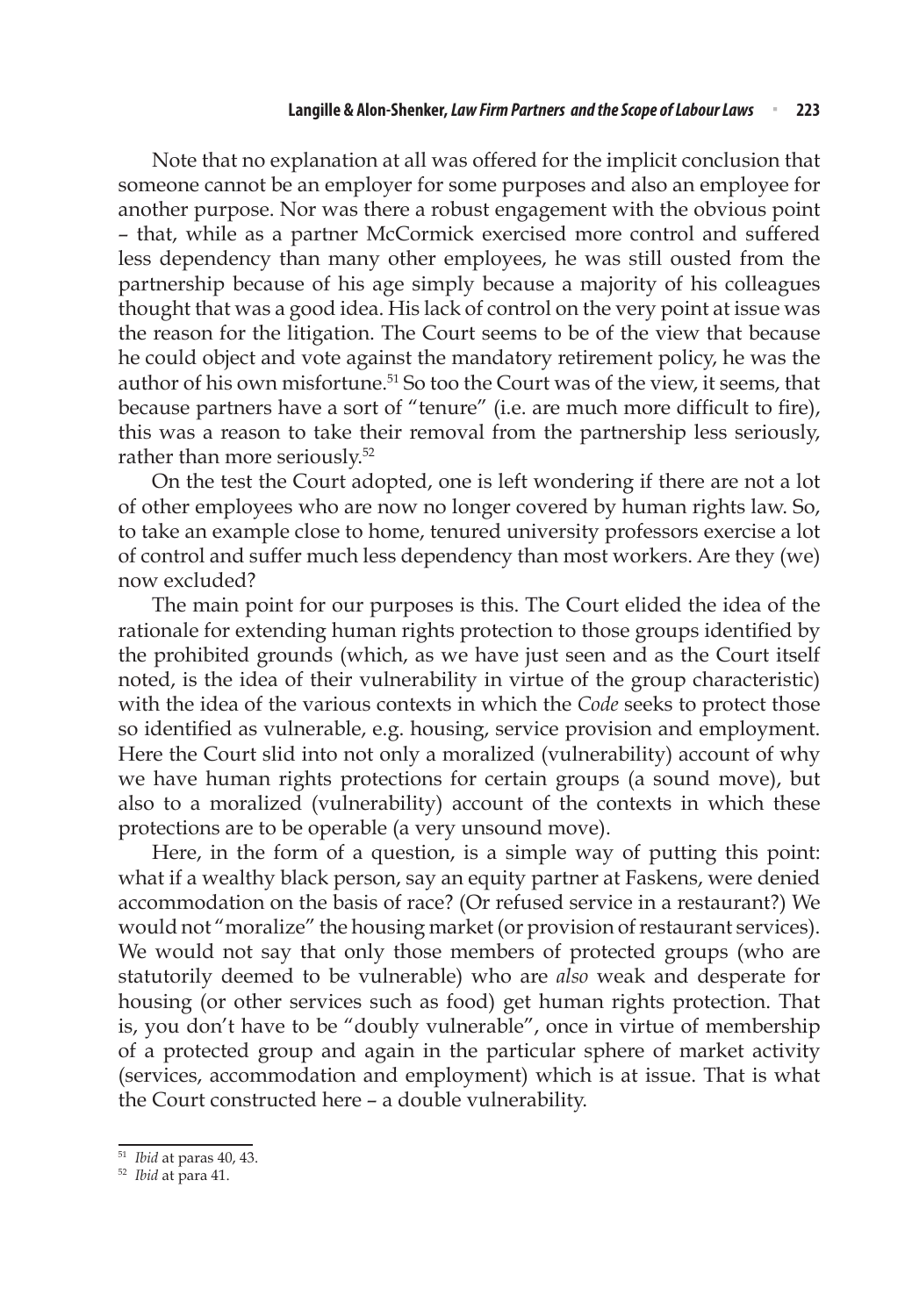A second critical point is this – the idea, and any discussion, of the specific statutory purposes at stake were completely dropped out. As a result, we were never told why these ideas of "control" or "dependency" bear at all on our reflections about "coverage" (i.e. what is an "employment" for the purposes) of our human rights law.53

What should have been done? Our suggestion is that we should not moralize, in this case via a familiar account of the general purpose of labour law as a whole, a straightforward legal problem of determining statutory purposes and applying the statute rationally in light thereof. We need to advance a sensible, purposive, rational, pragmatic, non-moralised question about allocation of responsibility, incentives and relationships which are quite oblivious to any standard notion of "employment". If this view is right, we are able to end up with just the right amount of segmentation, or lack thereof, which our various laws demand.

#### **IV. Getting It Right Next Time**

There are three parts to a plan to avoid the problem we have identified and which is so well represented by *Faskens*. First, we need to revisit the idea of statutory purposes and explore the structure of reasoning involved in such an endeavor. Second, we need to carefully articulate our statutory purposes and examine concrete cases such as *Faskens* through this lens. Third, which we will defer for another day, we have to offer a new and better account of labour law and its basic purpose, which fits with the specific purposive approach, does not "get in our way", and thus avoids the unnecessary problems on display in *Faskens*. 54

<sup>&</sup>lt;sup>53</sup> Two more critical points about the decision: First, the Court is, it seems, alive to the dramatic impact of its decision. Partners like McCormick, who are not covered by the *Code*, are exposed to racist, sexist and other forms of abuse at the hands of their partners. In the final full paragraph of the decision, the Court tells us that "some forms of discrimination among partners that represent arbitrary disadvantage" may be covered by, of all things, the *Partnership Act*, RSBC 1986, c 348, and its requirement of "utmost good faith". *Faskens*, *supra* note 3 at paras 47–48. This means that race discrimination against partners is permitted by this reading of the *Code*, but this is not legally obscene because of a general principle of partnership law. Leaving the obvious question (How can race, sex or religious discrimination be prohibited under partnership law, but be legal under the *Code*?), isn't it the other way around? Isn't it our ideas about human rights which tell us when someone is acting in bad faith in partnership law? Second, the final paragraphs of the decision reveal that perhaps the real reason that McCormick's claim

should fail has nothing to do with who is an employee and who is not. It has to do with an idea of fairness and perhaps estoppel. McCormick "financially benefitted for over 30 years from the retirement of other partners" (*ibid* at para 43) and there is nothing wrong with a "partnership … instituting an equity divestment policy designed to benefit all partners by ensuring the regenerative turnover of partnership shares" (*ibid* at para 48). But this last point is not relevant to the discussion of whether partners are employees for the purposes of the *Code*. Rather it may be relevant to a discussion on the meaning of age discrimination and the legal circumstances which might block an otherwise legitimate claim.

<sup>54</sup> The idea is to call for a reappraisal of the standard narrative of labour law. This is something that one of the authors has written about elsewhere (see Langille, "Theory of Justice", *supra* note 12; Langille, "Back Pages", *supra* note 12) and further developed in Langille, "Take These Chains", *supra* note 14. The very basic idea here is that we could achieve progress in cases such as *Faskens* if we simply abandoned the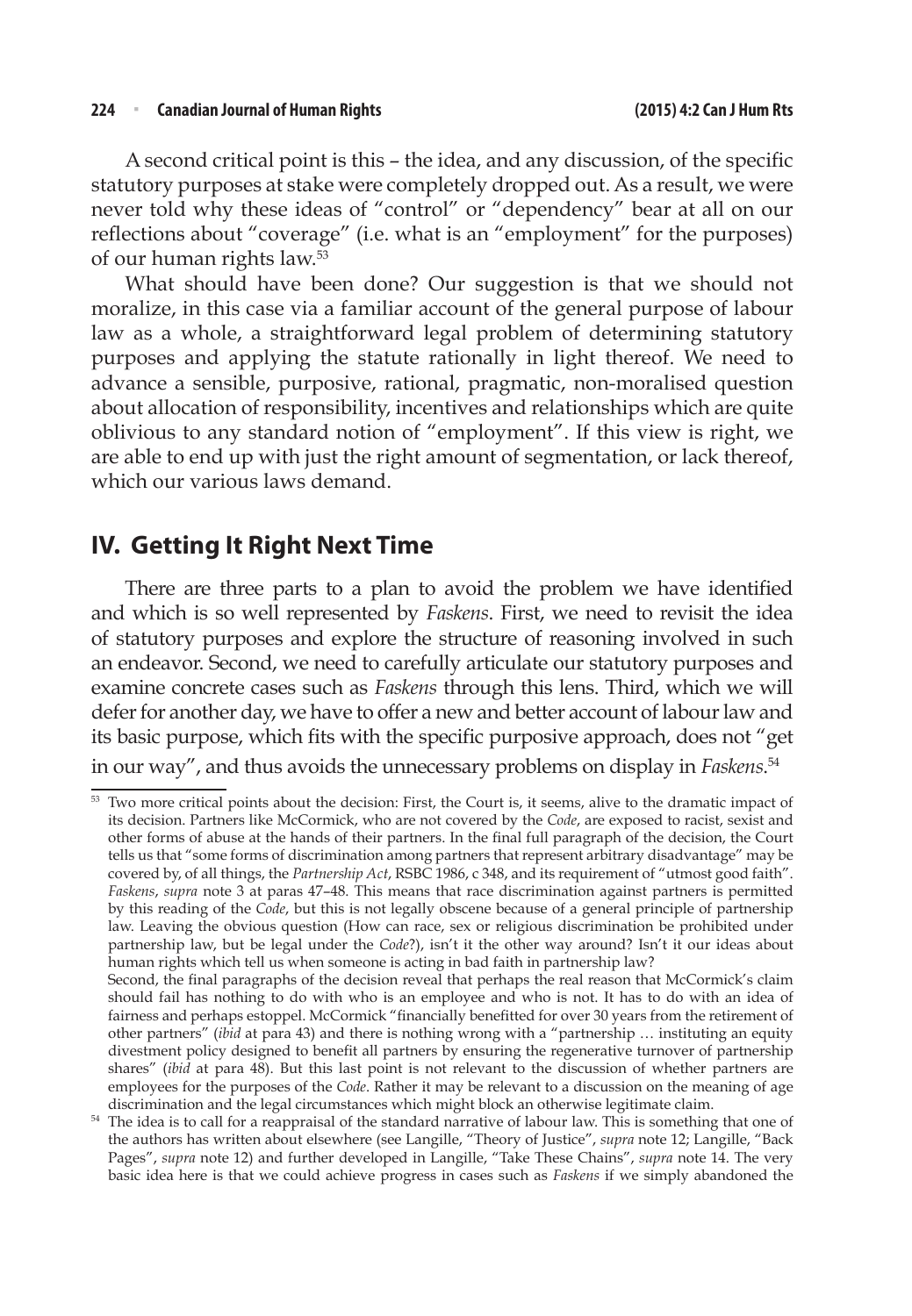#### **A. Purposes and Classification**

Hugh Collins has alluded to the possibility discussed here – that the problem of "coverage" of various labour laws could be solved by thinking about purposes. But he dismissed this possibility, writing:

It is always tempting to urge the courts to adopt a purposive approach, and indeed this was attempted for a brief period in the USA. But without additional guidance this seems highly indeterminate and vulnerable to judicial misconceptions of purpose, and furthermore it seems unlikely that this would overcome the problem of choice described above. If the courts are to engage in the imposition of forms of government over economic relations, they require a firmer set of criteria which both make sense in the world and establish intelligible boundaries to the reach of employment protection legislation.<sup>55</sup>

There are three objections listed here – indeterminacy, misperceptions of purpose and "the problem of choice". None of these seem, to our mind, to be particularly powerful. The first two can be met by the observation that nothing could be more indeterminate nor misconceived than the type of reasoning we see on display in *Faskens*, which is visited upon us by our current thinking. Collins' view is that we need "firmer criteria". Our view is that we have too many criteria which are too firm and too familiar. By the "problem of choice", Collins refers to his discussion of the courts deferring to the intention of the parties as to the form of the engagement of labour. It is hard to see how this is not the very point in issue – that is, that the issue is one of public policy, not private choice. This is precisely the focus that the idea of attending to purpose is meant to achieve.

As usual, however, Collins has accurately uncovered a real problem. It was one which Tussman and tenBroek laid bare, and provided the basics of a solution to, decades before. In their famous essay "The Equal Protection of the Laws", the authors provided the intellectual building blocks for rational legal thought about legislative "classifications".<sup>56</sup> The basics of the approach are as

standard labour law narrative which gets in our way in those cases. This requires a demonstration that a new narrative is available, and that it will be "non-obstructive" of our specific labour law purposes in cases such as *Faskens*. That is, that a better overall account of the purposes of labour law would not act as an additional barrier, a hurdle, or a filter to the achievement of specific labour law purposes. Building on Sen's conception of human freedom (Amartya Sen, *Development as Freedom* (New York: Knopf, 1999)) and the related Capability Approach (Martha Nussbaum, *Creating Capabilities: The Human Development Approach* (Cambridge: Harvard University Press, 2011)), the overall mission of labour law is understood as to advance the cause of human freedom/capital and to liberate human freedom/capital in its own cause in work or productive activity. That is, labour law is viewed as a field of law (among other fields such as health, trade and environment) which structures the creation, mobilization and deployment of human capital, i.e. the lives of human beings when they enter the labour market and are under a legal or economic arrangement or relation of production.

<sup>55</sup> Hugh Collins, "Independent Contractors and the Challenge of Vertical Disintegration to Labour Laws" (1990) 10:3 Oxford J Leg Stud 353 at 377. For an example of an American court using a purposive approach, Collins cites *NLRB v Hearst Publications, Inc*, 322 US 111, 64 S Ct 851 (1944) [*Hearst Publications*].

<sup>56</sup> Tussman & tenBroek, *supra* note 7. Their purpose was to achieve clarity of thought about the meaning of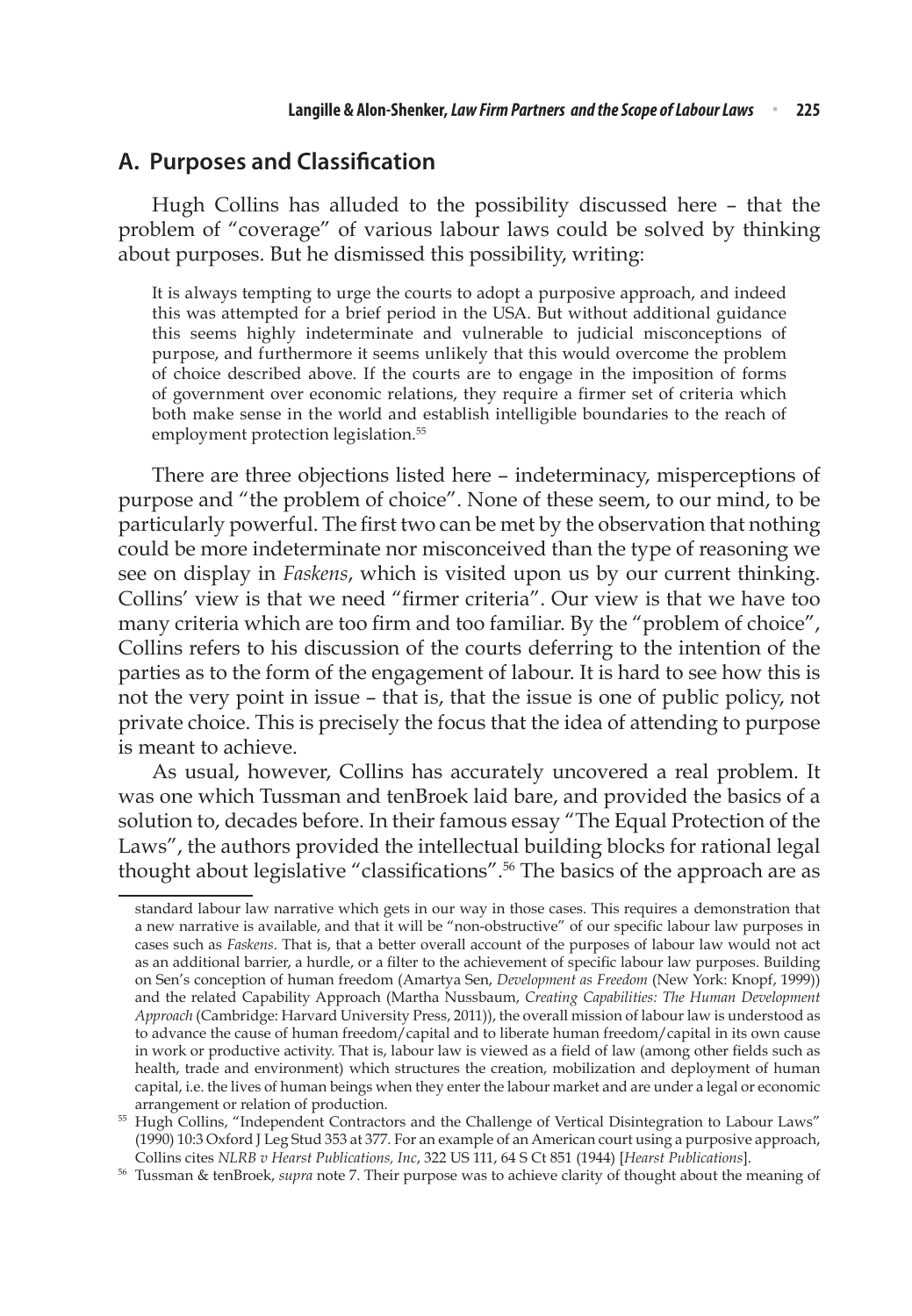follows. All laws will not apply to all people. Some laws will be general and apply to all, and some will be "special" and apply to some. In the latter case, the law will by necessity "classify" those to whom it does and does not apply. The problem of classification – of the legitimacy of classification<sup>57</sup> – has a structure. To classify is to define a "class" to whom the law applies. To do this involves designation of a "quality or characteristic or trait or relation, or any combination of these, the possession of which, by an individual, determines his membership in or inclusion within the class"<sup>58</sup> (e.g. aliens, all over age 25, foreign corporations). Further, a reasonable classification is one which includes all who are similarly situated and none who are not. But determining who is similarly situated presents a problem. We need some independent point of reference to do this job; it cannot be enough that all in the class possess the trait set out to define the class. That would be tautological and *any* classification would be therefore reasonable.<sup>59</sup> As Tussman and tenBroek observed:

The inescapable answer is that we must look beyond the classification to the purpose of the law. A reasonable classification is one which includes all persons who are similarly situated with respect to the purpose of the law.

The purpose of a law may be either the elimination of a public "mischief" or the achievement of some positive public good. … We shall speak of the defining character or characteristics of the legislative classification as the trait. We can thus speak of the relation of the classification to the purpose of the law as the relation of the Trait to the Mischief.<sup>60</sup>

Then our authors came to the problem which Collins confronted decades later when addressing the problem of classification in labour law, and they hit the same nail on the head. Tussman and tenBroek wrote that "[a] problem arises at all because the classification in a law usually does not have as its defining Trait the possession of or involvement with the Mischief at which the law aims."<sup>61</sup>

This seems, at first blush, to be the case. Most statutes do not have a definition section which reads "this act applies to all those tainted by the mischief that this statute aims to cure". It would make life a lot easier if more statutes did so. This is because if a statute defined the class to whom it applied directly in terms of those who suffer from the mischief to be ameliorated, legal life would be much simpler because "[t]he class, being defined directly in

the equal protection clause of the 14th amendment, US Const amend XIV, § 1.  $57$  Especially for the idea of equality – but in the argument pursued here, for the ideas of legality and the rational application of the law.

<sup>58</sup> Tussman & tenBroek, *supra* note 7 at 344.

<sup>59</sup> This was the mistake which the Supreme Court of Canada made in its early pre-*Charter* "equality" cases. See e.g. *Bliss v Canada (AG)*, [1979] 1 SCR 183, 92 DLR (3d) 417.

<sup>60</sup> Tussman & tenBroek, *supra* note 7 at 346.

<sup>61</sup> *Ibid*.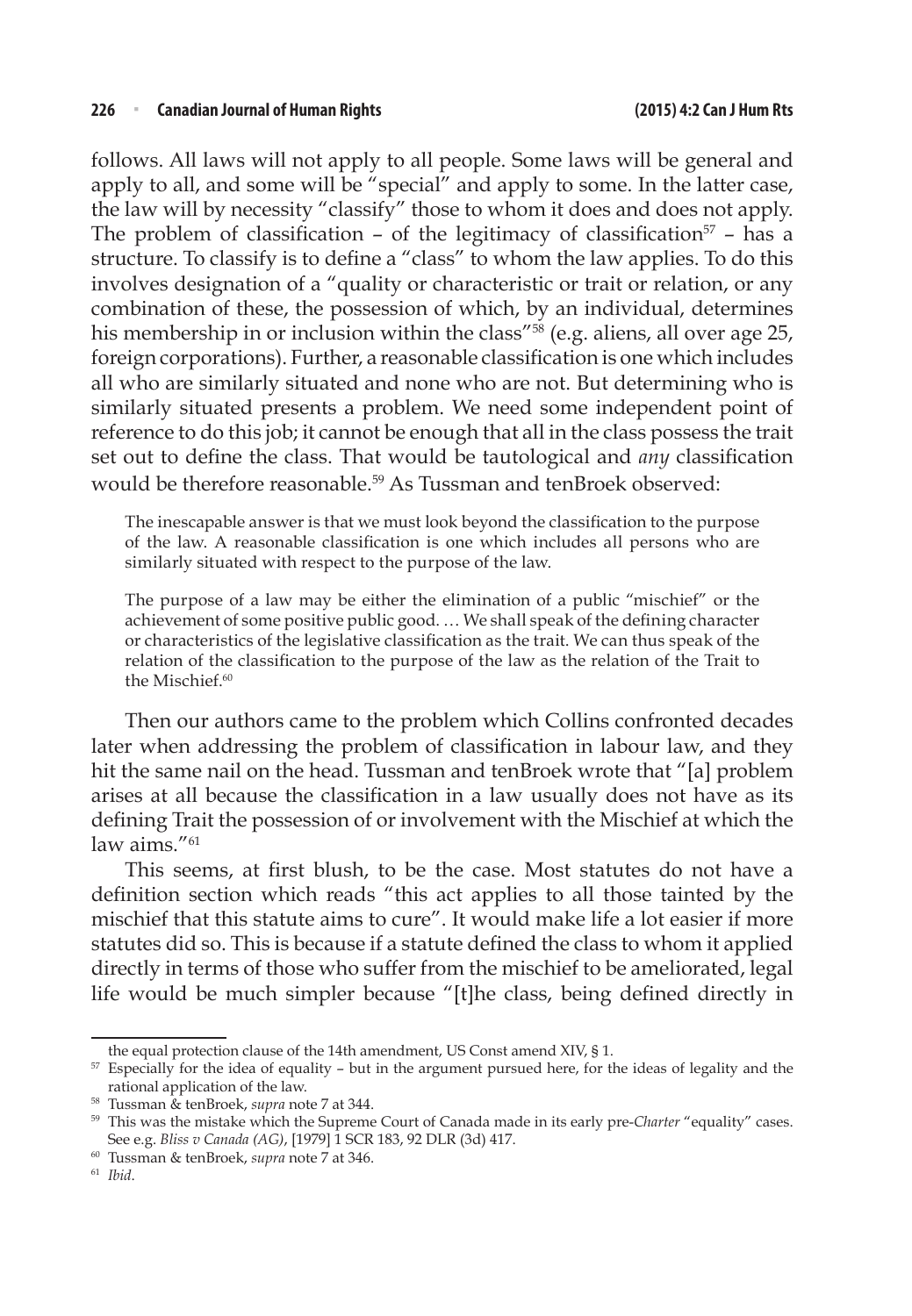terms of the Mischief, automatically includes all who are similarly situated with respect to the purpose of the law."<sup>62</sup>

The drawbacks of such an approach which Collins identified above, it will be recalled, are just problems with adjudicative "discretion" – i.e. indeterminacy and misconception of purpose and so on. Tussman and tenBroek observed along the same lines that "[t]his procedure requires, however, delegation of considerable discretion to administrators. … Legislators, reluctant to confer such discretion, tend to classify by Traits which limit the range of administrative freedom "63

So, it seems we are left with the problem of two classes: the mischief (*M*) and the identification of a trait (*T*) which is a sort of proxy for the "ideal" solution of simply one class – the mischief itself. Thus, the law often generates for itself the following familiar problem. The group identified by the Trait, i.e. the nonpurposively described class (*T*) to which the law in its attempt to capture the class defined by the statutory purpose (*M*), may or may not in fact overlap with the class (*M*) we seek to help. As Tussman and tenBroek outlined for us:

In other words, we are really dealing with the relation of two classes to each other. The first class consists of all individuals possessing the defining Trait; the second class consists of all individual possessing, or rather, tainted by, the Mischief at which the law aims. The former is the legislative classification; the latter is the class of those similarly situated with respect to the purpose of the law. We shall refer to these two classes as *T* and *M* respectively.

Now, since the reasonableness of any class *T* depends entirely upon its relation to a class *M*, it is obvious that it is impossible to pass judgment on the reasonableness of a classification without taking into consideration, or identifying, the purpose of the law.

There are five possible relationships between the class defined by the Trait and the class defined by the Mischief. These relationships can be indicated by the following … :

- (1) All *T*'s are *M*'s and all *M*'s are *T*'s
- (2) No *T*'s are *M*'s
- (3) All *T*'s are *M*'s but some *M*'s are not *T*'s
- (4) All *M*'s are *T*'s but some *T*'s are not *M*'s
- (5) Some *T*'s are *M*'s; some *T*'s are not *M*'s; and some *M*'s are not *T*'s

One of these five relationships holds in fact in any case of legislative classification.<sup>64</sup>

We can pause here to say that in our view, the Supreme Court in *Faskens* produced an under-inclusive result (3, probably). Their understanding of *T* (employee) did not reach all in *M* (those in need of and entitled to human rights law protection). This was because their *T* proxy for *M* was really, if anything, a

<sup>62</sup> *Ibid* at 347.

<sup>63</sup> *Ibid*.

<sup>64</sup> *Ibid* at 347–48.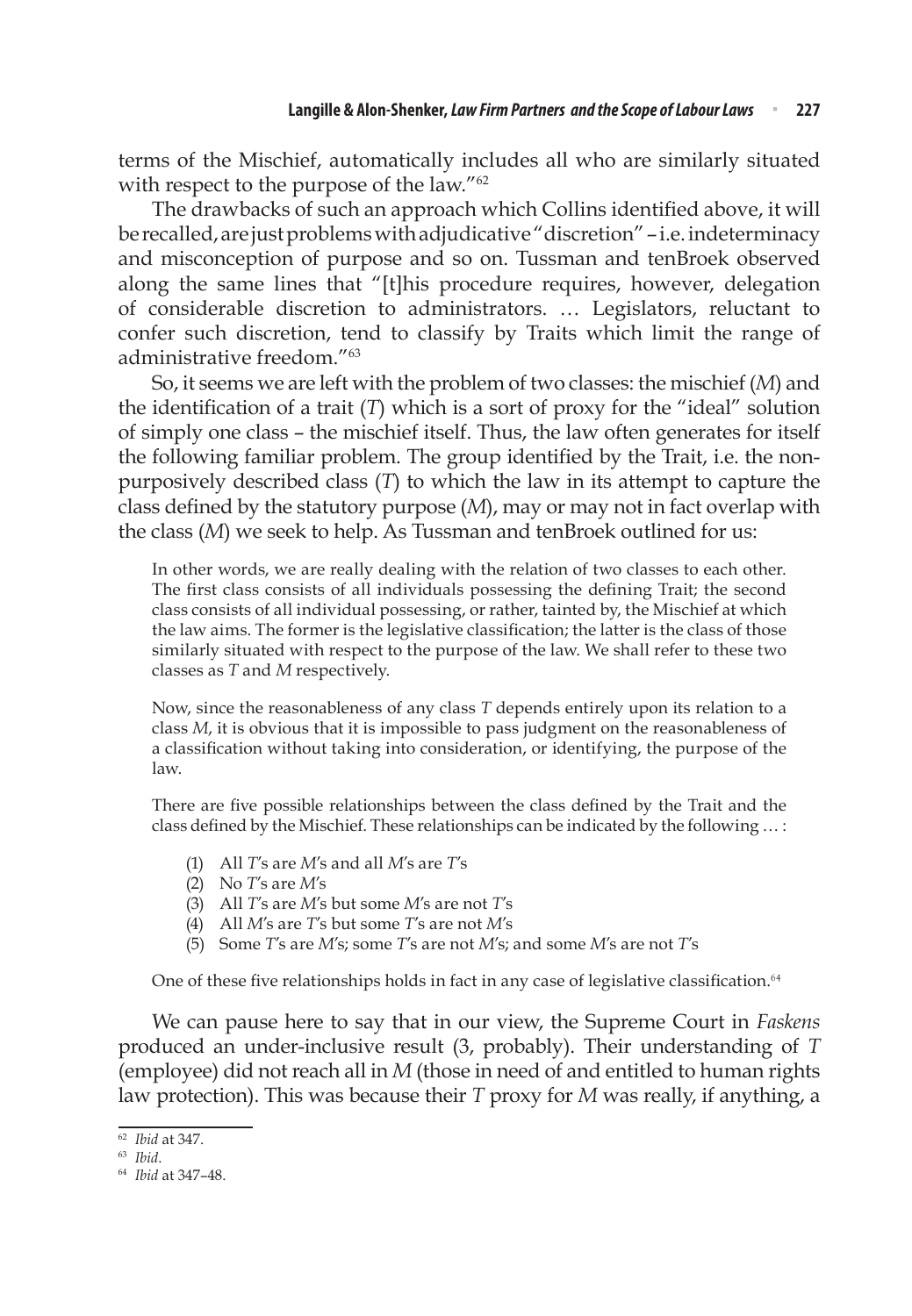proxy for something else. (And the best account of "control and dependency" is that it is the Trait for identifying those involved in the Mischief of harms caused in circumstances we see as calling for vicarious liability).

Now we face the real problems – and have at least some material to help us do so. Is Collins right in saying that it is preferable to not define *T* as *M*, so that *T* = *M*? Is it true that we need to separate *T* and *M*? Are we worried more about discretion than irrational definitions (*T*'s)? And is it what our statutes are actually doing?

We can begin by noting that Tussman and tenBroek are, unlike Collins, agnostic on this point. They simply noted that as a matter of fact, legislatures are reluctant to "confer such discretion" on adjudicators and tend to "classify by trait".65 They passed no explicit judgment on whether this is a good legislative judgment or sound legal procedure. Yet implicitly, their whole article is testimony to the problems the law gets itself into when we refuse a grant of rationally governed discretion and insist on using both *T* and *M* in an attempt to curb discretion. Their article would not have been necessary without this legislative tendency.

Recall that Tussman and tenBroek were making a point about the constitutional demand of equality. We are not. We are not making a constitutional argument that, for example, *Faskens* is wrong (although such an argument is clearly available). But it turns out that the idea of equality – treating like cases alike and how we know what counts as being alike – is basic to legal thinking. At the root is the idea of having rational reasons for treating people differently, and this is just the key to deciding to whom a statute should apply.

As we have noted, however, most of the time we do not really have a very helpful definition of *T* in our labour law statutes. Most of the time we have, as in *Faskens*, simply the invocation of the word "employee" and perhaps "employer" as one who employs employees. As a result, many of our statutes define, as we have noted, *T* in terms of "striking circumlocution".<sup>66</sup>

Occasionally we find very awkward attempts to define *T* (such as "dependent contractor").67 However, these usually turn out to be unhelpful responses to poor adjudication, under a definition of the "striking circumlocution" variety, in which there has been a failure to equate *T* with *M*.

The point being made here is that in cases where there is no real statutory definition of *T*, there is an obvious tendency to fill this void, by visiting upon this non-defined *T*, the standard and tired labour law narrative. Our point is that this is a large mistake, as *Faskens* shows so well. This is what

<sup>65</sup> *Ibid* at 346.

<sup>66</sup> See *Re Telegram*, *supra* note 22 and accompanying text.

<sup>67</sup> See e.g. *Labour Relations Act*, RSO 1995, c 1, s 1(1). Such provisions are really very difficult and unnecessary attempts to construct a *T* which gets closer to *M* without daring to utter the *M*.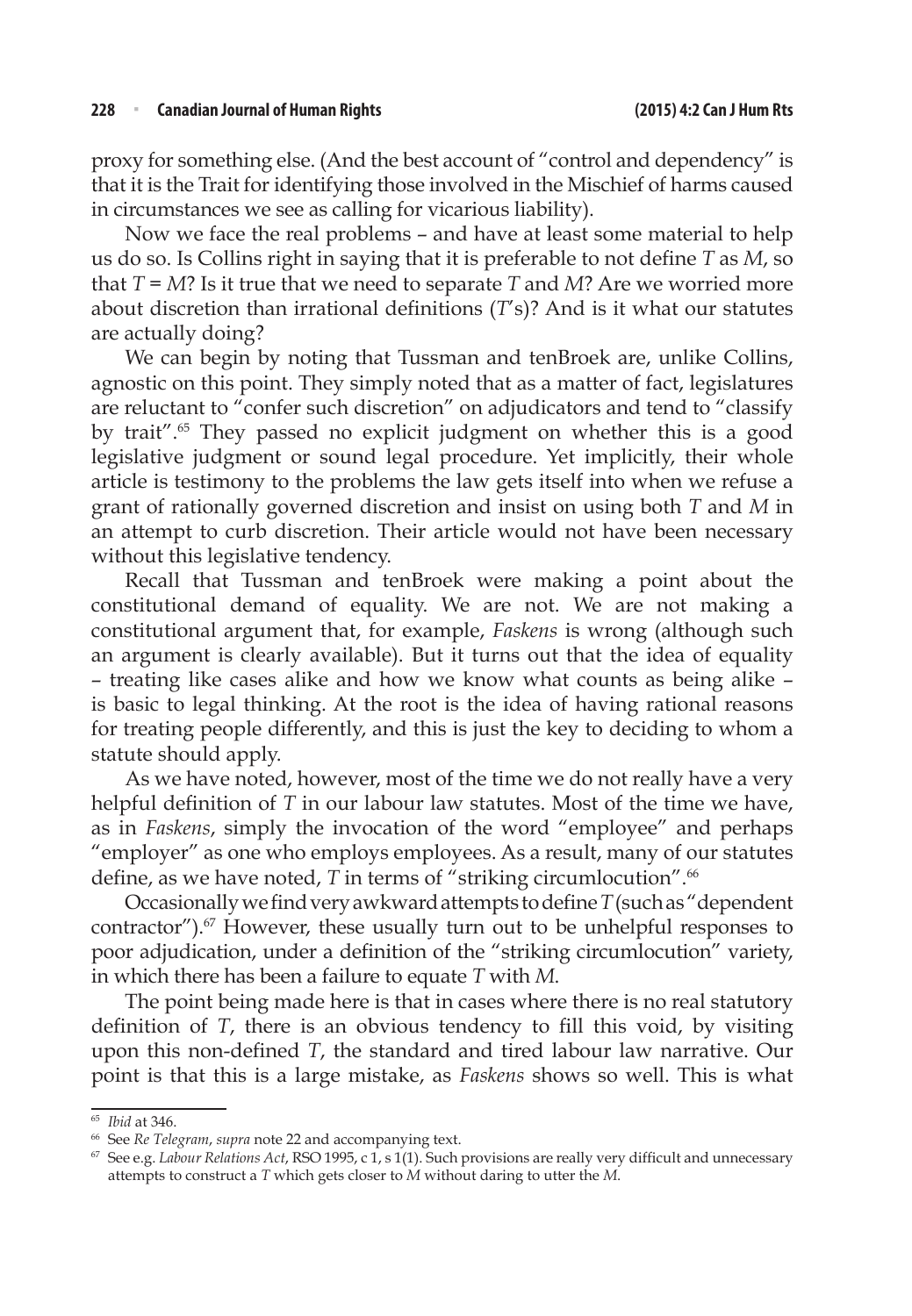the Supreme Court of Canada did in *Faskens* and the result was, as we have seen, that the Court did not attend at all to the relevant specific purposes of the *Code*. If *Faskens* shows anything, it is that we are always doing purposive interpretation, whether we know it or not. It is better to do it overtly and correctly.68

#### **B. What the Supreme Court of Canada Should Have Done in** *Faskens*

Let us now go back to the decision in *Faskens* and see whether this better understanding of classification could have led to a different analysis and perhaps a different result. The central issue in *Faskens* was an issue of classification – to whom the *Code* applied, and whether it applied to McCormick or not. The *Code* prohibits discrimination by a "person" against another "person" (the "complainant") on the basis of various prohibited grounds, such as race, sex and age in various social contexts, such as provision of services, housing and employment.<sup>69</sup>

The statutory definitions, however, are not very helpful to McCormick nor to Faskens. The definition of a "complainant" is completely empty, $\sqrt{10}$ while the definition of a "person" is circumlocutory.<sup>71</sup> There is no definition of an "employee" or an "employer" (which is listed under the definition of a "person"), and the definition of "employment" tells us absolutely nothing.<sup>72</sup>

An attempt to extract a definition of the class to whom the *Code* applies by various characteristics (*T*) would be completely tautological: it covers those who are discriminated against on the basis of prohibited grounds and those who discriminate against them in various social contexts, such as employment.<sup>73</sup>

An independent point of reference is therefore needed. We need to articulate the mischief (*M*) which the *Code* aims to eliminate, in order to identify all the persons who are similarly situated with respect to the purposes of the *Code*, and whether McCormick is one of them. As noted above, the *Code* does not provide a definition of the class to whom it applied (*T*), and, all the more so, a definition which relates to the mischief to be ameliorated by the *Code* (*M*).

Zooming in on the context of employment, we have to think about the purposes of the *Code* in order to have a better understanding of the terms

<sup>68</sup> But we do have, for example, some wonderful exceptions – see e.g. *Hearst Publications*, supra note 55.

<sup>69</sup> See e.g. *Code*, *supra* note 4, s 13(1).

<sup>70</sup> *Ibid*, s 1: "'complainant' means a person or group of persons that files a complaint under section 21".

<sup>71</sup> *Ibid*: "includes an employer, an employment agency, an employers' organization, an occupational association and a trade union".

<sup>72</sup> *Ibid*: "includes the relationship of master and servant, master and apprentice and principal and agent, if a substantial part of the agent's services relate to the affairs of one principal, and employ has a corresponding meaning".

<sup>73</sup> Note that the *Code*, *supra* note 4 does not prohibit discrimination in "contracts" as other codes may do. See e.g. *Human Rights Code*, RSO 1990, c H.19, s 3.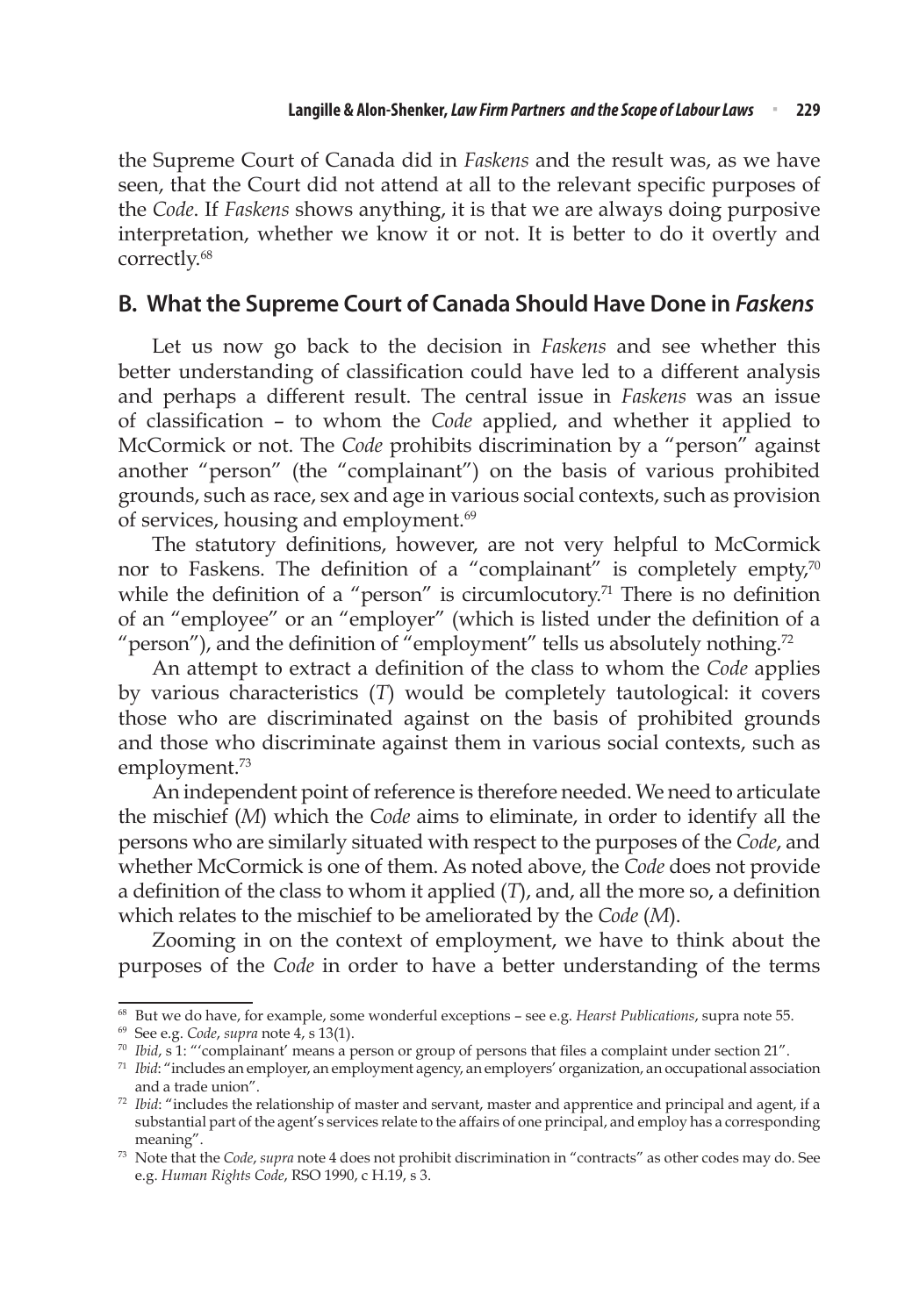"employee", "employer" and "employment" – those persons who are similarly situated for the purposes of the *Code*. It should be acknowledged that the meaning of "employee", "employer" and "employment" may be different for the purposes of different acts and even different statutory provisions within a single  $act.^{74}$ 

Probing the purposes of the *Code*, the Court could have started its analysis in *Faskens* with section 3 of the *Code*, which was mentioned only in passing. While the Court correctly acknowledged that "employment" should be interpreted in a way that was consistent "with the generous, aspirational purposes set out in s.  $3''$ ,<sup>75</sup> the Court does not go about this analysis. Here is the full text of section 3:

The purposes of this Code are as follows:

- (a) to foster a society in British Columbia in which there are no impediments to full and free participation in the economic, social, political and cultural life of British Columbia;
- (b) to promote a climate of understanding and mutual respect where all are equal in dignity and rights;
- (c) to prevent discrimination prohibited by this Code;
- (d) to identify and eliminate persistent patterns of inequality associated with discrimination prohibited by this Code;
- (e) to provide a means of redress for those persons who are discriminated against contrary to this Code.76

Section 3 is only somewhat helpful. It talks about promoting public purposes such as "equality", "mutual respect" and "dignity" and preventing a public mischief – that is, "discrimination" – without explaining these very big terms. Here our case law and scholarly literature can be auxiliary. Discrimination is often understood as

a distinction, whether intentional or not but based on grounds relating to the personal characteristics of the individual or group, which has the effect of imposing burdens, obligations, or disadvantages on such individuals or groups not imposed on others, or which withholds or limits access to opportunities, benefits, and advantages available to other members of society. Distinctions based on personal characteristics attributed to an individual solely on the basis of association with a group will rarely escape the charge of discrimination, while those based on an individual's merits and capacities will rarely be so classed.<sup>77</sup>

Three additional points should be noted. First, discrimination is more

<sup>74</sup> For example, the *Employment Standards Act*, RSBC 1996, c 113 has certain purposes. The definitions for "employment" and "employee", as well as the scope of coverage, should advance these purposes. These purposes are different from those of the *Labour Relations Code*, RSBC 1996, c 244, and as such so are the definitions and coverage.

<sup>75</sup> *Faskens*, *supra* note 3 at para 19.

<sup>76</sup> *Code*, *supra* note 4, s 3.

<sup>77</sup> *Andrews v Law Society of British Columbia*, [1989] 1 SCR 143 at 174–75, 56 DLR (4th) 1 [*Andrews*].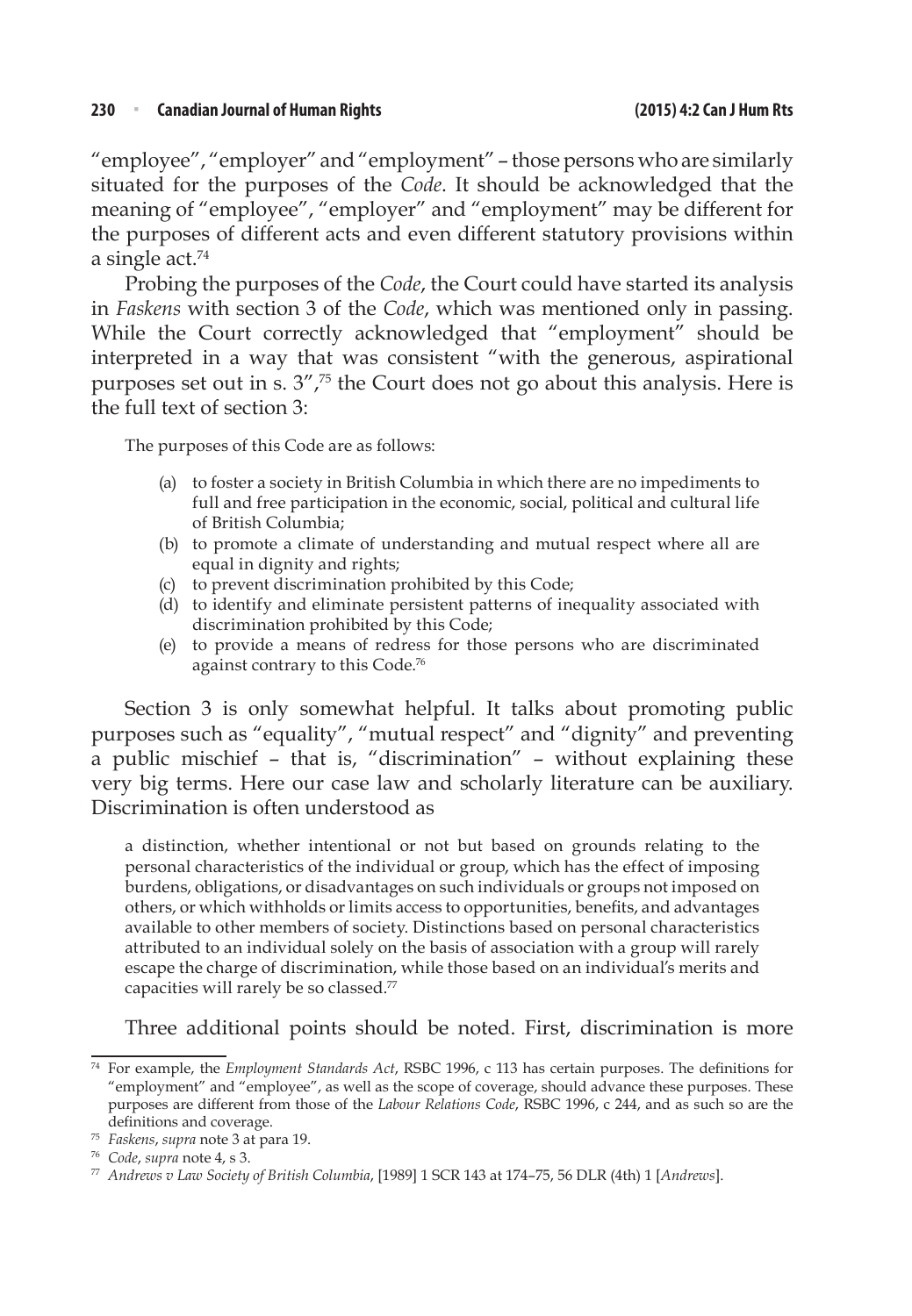than just a distinction between individuals. Generally, we are allowed to make a distinction in favour of or against another person on the basis of one's favourite rock band or the colour of one's shirt. Distinction amounts to discrimination when the unequal treatment is based on an enumerated ground, i.e. a personal characteristic, such as colour of skin, race or sex, which is immutable (or constructively immutable), and should therefore not be the basis for the assessment or treatment of individuals.78 The list of prohibited grounds under the *Code* corresponds to historically disadvantaged groups whose stigmatization and marginalization the *Code* aims at redressing.

Second, treating like people alike may still result in discrimination. The purpose of the *Code* is therefore to promote "substantive equality" rather than identical treatment. Promoting (substantive) equality entails "the promotion of a society in which all are secure in the knowledge that they are recognized at law as human beings equally deserving of concern, respect and consideration."79

Many legal and philosophical scholars have attempted to provide substantive content to the concept of equality by identifying several principles that equality aims to protect. While some advanced a single principle or purpose – such as ending oppression, $80$  ensuring sufficiency, $81$  or protecting the interest of belonging and the benefits of full membership in social, economic and political lives<sup>82</sup> – others took a more pluralistic approach. Sophia Moreau, for example, spoke about the three wrongs of discrimination: unequal

<sup>78</sup> Note that age, as a temporal concept, is different from other personal characteristics. One's age does change; one is growing older every day. But religion can also be changed. Therefore, this requirement is sometimes recast as "constructive immutability", a personal characteristic that is difficult to change or that one should not be required to change (see Dale Gibson, "Analogous Grounds of Discrimination under the Canadian Charter: Too Much Ado about Next to Nothing?" (1991) 29:4 Alta L Rev 772 at 786). Indeed, at any given moment, one cannot change his or her age.

<sup>79</sup> *Andrews*, *supra* note 77 at 171. The general understanding is that for a human rights complaint it is enough to show that the complainant was treated less favourably than others on the basis of one of the prohibited grounds. But there is a growing debate as to whether the constitutional framework for analyzing discrimination under s 15 of the *Charter* should be used to analyze discrimination under human rights laws. Some tribunals and courts have recently required complainants to prove some element of disadvantage which perpetuates stereotyping or prejudice at the *prima facie* stage of a human rights complaint similarly to the requirement under s 15 of the *Charter*. See e.g. *Ontario (Director, Disability Support Program) v Tranchemontagne*, 2010 ONCA 593, 324 DLR (4th) 87. This decision relies on Abella J's opinion in *McGill University Health Centre (Montreal General Hospital) v Syndicat des employés de l'Hôpital général de Montréal*, 2007 SCC 4, [2007] 1 SCR 161 at para 49 that applicants have to establish a sufficient "link between ... group membership and the arbitrariness of the disadvantaging criterion or conduct" at the *prima facie* stage. This growing trend was criticized for imposing a heavy burden on complainants and not conforming with Supreme Court rulings. See e.g. Benjamin Oliphant, "*Prima Facie* Discrimination: Is *Tranchemontagne* Consistent with the Supreme Court of Canada's Human Rights Code Jurisprudence?" (2012) 9 JL & Equality 33.

<sup>80</sup> See Elizabeth S Anderson, "What is the Point of Equality" (1999) 109:2 Ethics 287. See also Iris Marion Young, *Justice and the Politics of Difference* (Princeton, NJ: Princeton University Press, 1990) (who focuses on the concepts of domination and oppression).

<sup>81</sup> See Harry Frankfurt, *The Importance of What We Care About: Philosophical Essays* (Cambridge: Cambridge University Press, 1988) at 134ff.

<sup>82</sup> See Donna Greschner, "The Purpose of Canadian Equality Rights" (2002) 6:2 Rev Const Stud 291.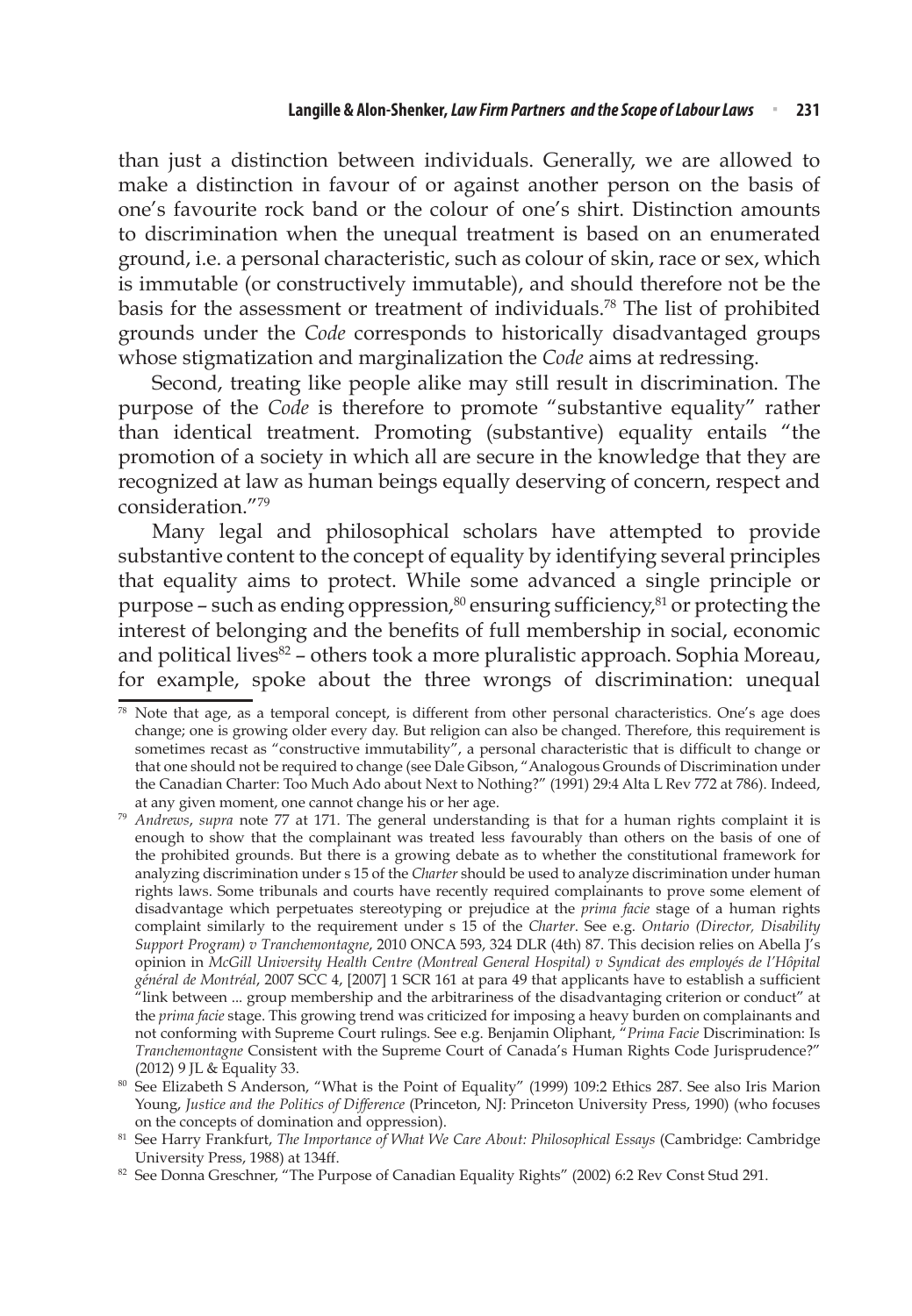treatment which is associated with stereotyping and prejudice, oppression and denial of basic goods.83 Denise Réaume specifically discussed the harms that are associated with discrimination in the private sector as implicit or explicit conduct motivated by stereotypes or prejudice, or by a denial of a fair opportunity to participate in important activities and social institutions.<sup>84</sup> Finally, T.M. Scanlon articulated five diverse reasons for eliminating inequality, including alleviation of suffering, prevention of unacceptable forms of power or domination and elimination of stigmatizing differences in status.<sup>85</sup>

Third, discrimination is prohibited only in various social spheres such as housing, provision of services and employment. Generally, people are autonomous moral agents.<sup>86</sup> They are obliged only to respect others<sup>'</sup> rights and liberties (including the right to equality) by not restricting or interfering with other persons' freedom to enjoy their rights and liberties. However, in some social spheres, there is a case for imposing broader obligations on private actors. When they are in a position to distribute and redistribute benefits or resources comparable to the State and have the ability to create social change, these actors are subject to a duty to treat people with equal concern and respect.<sup>87</sup>

Accordingly, the *Code* applies to persons who are treated unequally on the basis of personal immutable characteristics (rather than their merits) corresponding to the enumerated grounds (such as black, gay or older people) and are denied certain goods or full participation in economic, social, political

See also Réaume, *supra* note 84. In the context of age discrimination, see Sandra Fredman, "The Age of Equality" in Sandra Fredman & Sarah Spencer, eds, *Age as an Equality Issue* (Oxford: Hart, 2003) 21 at 62.

<sup>83</sup> Sophia R Moreau, "The Wrongs of Unequal Treatment" (2004) 54:3 UTLJ 291. See also Denise G Réaume, "Discrimination and Dignity" (2003) 63:3 La L Rev 645, (who articulates three forms of indignity associated with discrimination: prejudice, stereotyping and exclusion from benefits that are significant for a life with dignity).

<sup>84</sup> Denise G Réaume, "Harm and Fault in Discrimination Law: The Transition from Intentional to Adverse Effect Discrimination" (2001) 2:1 Theor Inq L 349.

<sup>85</sup> TM Scanlon, *The Difficulty of Tolerance* (Cambridge: Cambridge University Press, 2003) at 202ff. See also John Rawls, *Justice as Fairness: A Restatement*, ed by Erin Kelly (Cambridge, MA: Harvard University Press, 2001) at 130–31 (who similarly identifies several reasons for regulating social and economic inequalities, including hardship, hunger and oppression).

<sup>86</sup> See Joseph Raz, *The Morality of Freedom* (Oxford: St Martin's Press, 1986) at 108.

<sup>&</sup>lt;sup>87</sup> See Pnina Alon-Shenker, "The Unequal Right to Age Equality: Towards a Dignified Lives Approach to Age Discrimination" (2012) 25:2 Can JL & Jur 243 at 258. See also (*ibid* at 258, n 76):

According to John Gardner, once one enters a quasi-public sphere, one is an "agent of distributive justice" (which others might view as the state's exclusive responsibility) (John Gardner, "Discrimination as Injustice" (1996) 16:3 Oxford J Legal Stud 353 at 365). This view portrays discrimination law as closer to tort law (strict liability) than to criminal law (strong fault). Individuals and institutions are recognized as discriminators because they are in a good position to distribute goods or services and therefore have a duty of fair distribution. In the employment context, employers are "agents of distributive justice" because, as the distributors of employment opportunities among "the opportunity-advantaged" and "the opportunitydisadvantaged", they are specifically well-placed to repair distributive injustice (*ibid* at 363). No fault is involved but they are still obliged to rectify discrimination (*ibid*; and John Gardner, "Liberals and Unlawful Discrimination" (1989) 9:1 Oxford J Legal Stud 1 at 11).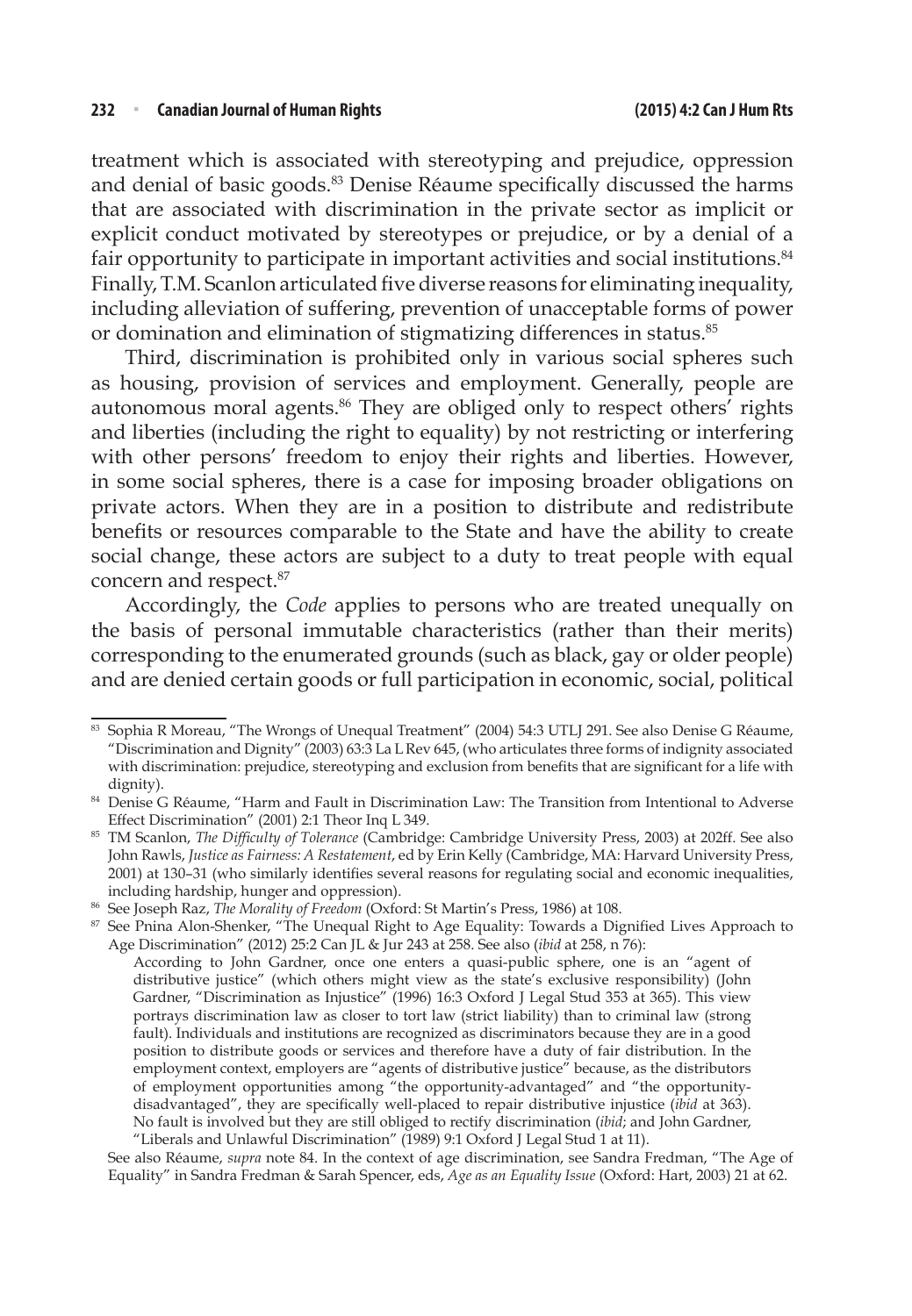and cultural lives. They are those who suffer from the mischief that the *Code* is designed to cure (*M*).

In the context of employment, this includes employees, independent contractors, temporary, contract, seasonal and casual workers, volunteers, interns, co-op students and any person who engages in economic or productive work in the labour market. They are all similarly situated with respect to the purpose of the *Code* because any type of work is "one of the most fundamental aspects in a person's life, providing the individual with a means of financial support and, as importantly, a contributory role in society. A person's employment is an essential component of his or her sense of identity, self-worth and emotional well-being."<sup>88</sup>

The Code also applies to those who are in a position to create or exploit this mischief – those who have the power to bring about social change and redistribute benefits or goods in a way that will repair injustice and social exclusion. In the context of employment, this could include employers, temporary employment agencies, contractors and many more.

Considering that McCormick engaged in productive work (providing legal services to clients on behalf of the partnership) and that Faskens could and had, in fact, affected his ability to have full and meaningful participation in economic and social life by imposing a mandatory retirement policy, the *Code* applies to his relationship with Faskens and generally to the relationship between a law firm partner and a law firm partnership.

Although Faskens' mandatory retirement policy clearly established a *prima facie* case of age discrimination, the Supreme Court of Canada could have then examined whether it was justified for other reasons – either some sort of estoppel given that McCormick had benefited for years from the arrangement of forcing other partners to retire,<sup>89</sup> or statutory exceptions such as a *bona fide* occupational requirement.<sup>90</sup>

Here an analysis of the meaning of age discrimination and the purposes of anti-age discrimination law becomes relevant. In short, while age-based distinctions are considered "a common and necessary way of ordering

<sup>88</sup> *Reference Re Public Service Employee Relations Act (Alta)*, [1987] 1 SCR 313 at 368, 38 DLR (4th) 161, Dickson CJC, dissenting. The Ontario Human Rights Commission, for example, provides a broad definition of "employment" which includes: "paid employment, volunteer work, student internships, special job placements, and temporary, contract, seasonal or casual employment" because "[w]ork, paid or unpaid, is a fundamental part of realizing dignity, self-determination and a person's full potential in society." Ontario Human Rights Commission, *Minds that Matter: Report on the consultation on human rights, mental health and addictions* (Toronto: Government of Ontario, 2012), online: <www.ohrc.on.ca/en/minds-matterreport-consultation-human-rights-mental-health-and-addictions/12-employment>. Note that the BC Human Rights Tribunal in the Nixon case held that volunteer activity is covered as both "service" and "employment" under the *Code*. This conclusion was not challenged before the reviewing judge and the Court of Appeal. See *Vancouver Rape Relief Society v Nixon*, 2005 BCCA 601, 262 DLR (4th) 360.

<sup>89</sup> See *supra* note 53.

<sup>90</sup> See *Code*, *supra* note 4, s 13(4); Pnina Alon-Shenker, "Ending Mandatory Retirement: Reassessment" (2014) 35 Windsor Rev Legal Soc Issues 22.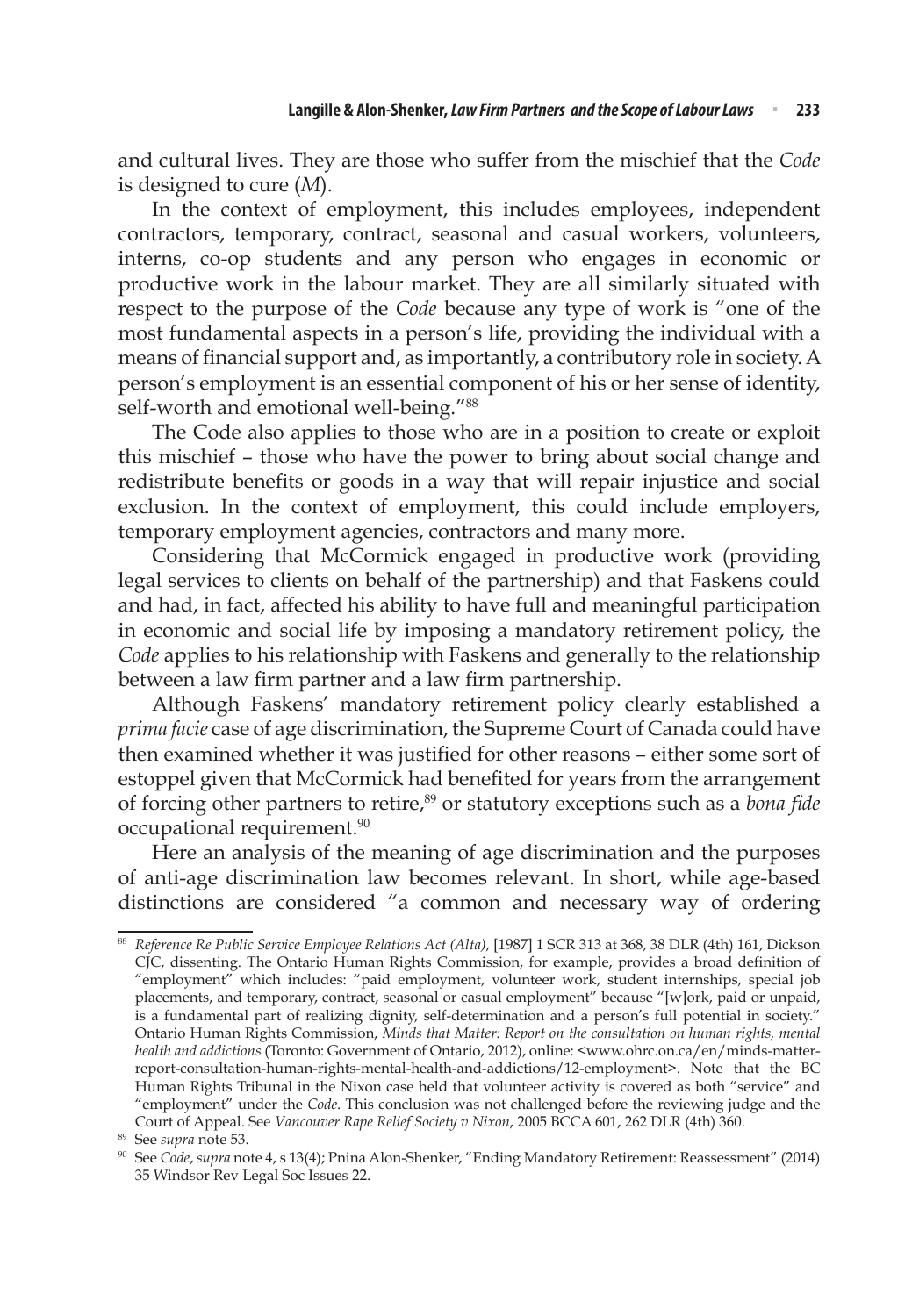our society"91 – and less harmful than other forms of discrimination – age discrimination might be associated with significant wrongs especially when it comes to older people. As Alon-Shenker has written,

[p]eople of advanced age do represent a historically disadvantaged group, particularly in the workplace. Although seniors may not be a typical "minority group," and may even include privileged individuals, they have some central characteristics of minority groups such as identifiable physical characteristics and shared social and institutional expectations (including the expectation of retirement). They are often subject to negative stereotypes and they face discrimination in many spheres, including employment, health services and housing.<sup>92</sup>

Accordingly, anti-age discrimination in employment law aims at promoting various purposes to remedy these wrongs, including preventing opportunistic behaviour by employers, who are tempted to dismiss older workers when their labour costs are higher than their marginal productivity; promoting displaced older workers who experience major challenges to reemployment; protecting against ageist stereotypes and ageism; and alleviating social isolation, oppression and economic deprivation among older workers.<sup>93</sup>

Although no categorical answer can be given here, it seems as though Faskens could have provided evidence to establish a claim that its mandatory retirement policy did not involve any of the aforementioned wrongs. For example, the law firm could have argued that the policy was not designed on the basis of a stereotypical belief that older partners were not productive, but rather was designed to benefit all partners by ensuring the regenerative turnover of partnership shares. The result would have been that while the *Code* applied to McCormick (and to law firm partners in general), and the mandatory retirement policy was discriminatory on its face, the policy was justifiable under the *Code*. This would have been perhaps a disappointing result for McCormick, but a promising and sound result for many other people who engage in productive work and are vulnerable, by virtue of a personal characteristic, to discrimination.

### **V. Conclusion**

In this article we have argued that purpose is the key to the proper understanding of the coverage of our various labour laws. Nonetheless, thinking in terms of purpose can be dangerous, as *Faskens* shows. Legal decision makers need to focus upon the purposes of each specific statute, and not let that inquiry be blocked by resorting to a tired story about the purposes of our labour

<sup>&</sup>lt;sup>91</sup> *Gosselin v Québec (AG), 2002 SCC 84 at para 31, [2002] 4 SCR 429.*<br><sup>92</sup> Alon-Shenker, "Age is Different", *supra* note 26 at 37-38.

<sup>&</sup>lt;sup>93</sup> See Pnina Alon-Shenker, "Nonhiring and Dismissal of Senior Workers: Is it all about the Money?" (2014) 35:2 Comp Lab L & Pol'y J 159 at 179–85.